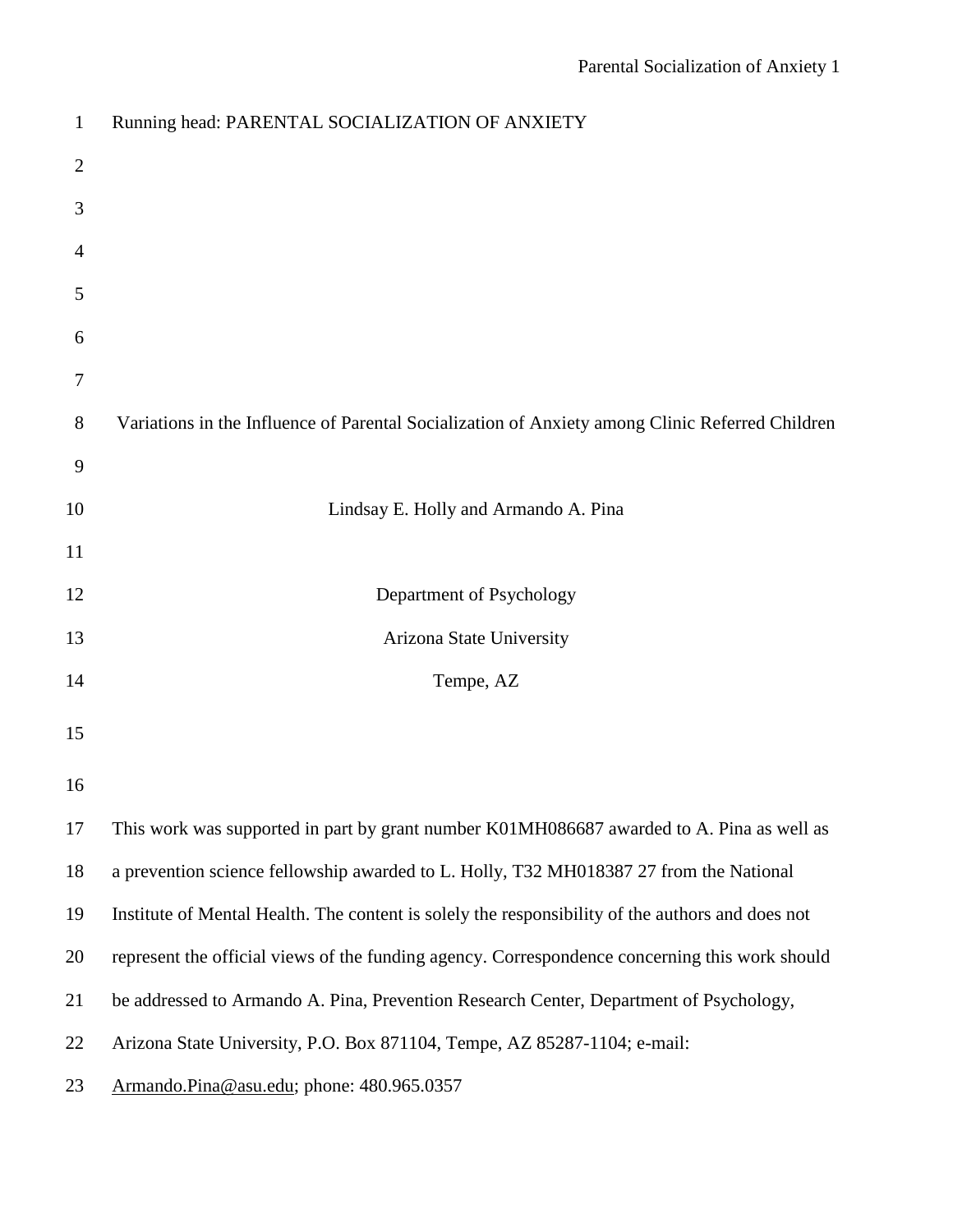| $\mathbf{1}$     | Abstract                                                                                              |
|------------------|-------------------------------------------------------------------------------------------------------|
| $\mathfrak{2}$   | This study examined the relations between parental socialization of child anxious                     |
| 3                | behaviors (i.e., reinforcement, punishment, modeling, transmission of information) and child          |
| $\overline{4}$   | anxiety and related problems at varying child sensitivity levels. Data corresponding to 70 clinic-    |
| 5                | referred children ( $M$ age = 9.86 years ; 50% girls; 49% Hispanic/Latino, 51% Caucasian) showed      |
| $\boldsymbol{6}$ | that for children with low (but not high) anxiety sensitivity, anxiety-related parental socialization |
| 7                | behaviors were associated with more child anxiety and depression symptoms. Findings also              |
| $8\,$            | indicated that parental socialization of anxious behaviors and anxiety sensitivity functioned         |
| $\mathbf{9}$     | similarly in the prediction of anxiety and depression across Caucasian and Hispanic/Latino            |
| 10               | children. There were no significant mean level variations across child sociodemographic               |
| 11               | characteristics in general, but anxiety-promoting parenting behaviors were twice as high in           |
| 12               | Hispanic/Latino compared to Caucasian families.                                                       |
| 13               |                                                                                                       |
| 14               | Keywords: Parenting behaviors; Child anxiety; Child depression; Anxiety sensitivity                   |
| 15               |                                                                                                       |
| 16               |                                                                                                       |
| 17               |                                                                                                       |
|                  |                                                                                                       |
| 18               |                                                                                                       |
| 19               |                                                                                                       |
| 20               |                                                                                                       |
| 21               |                                                                                                       |
| 22               |                                                                                                       |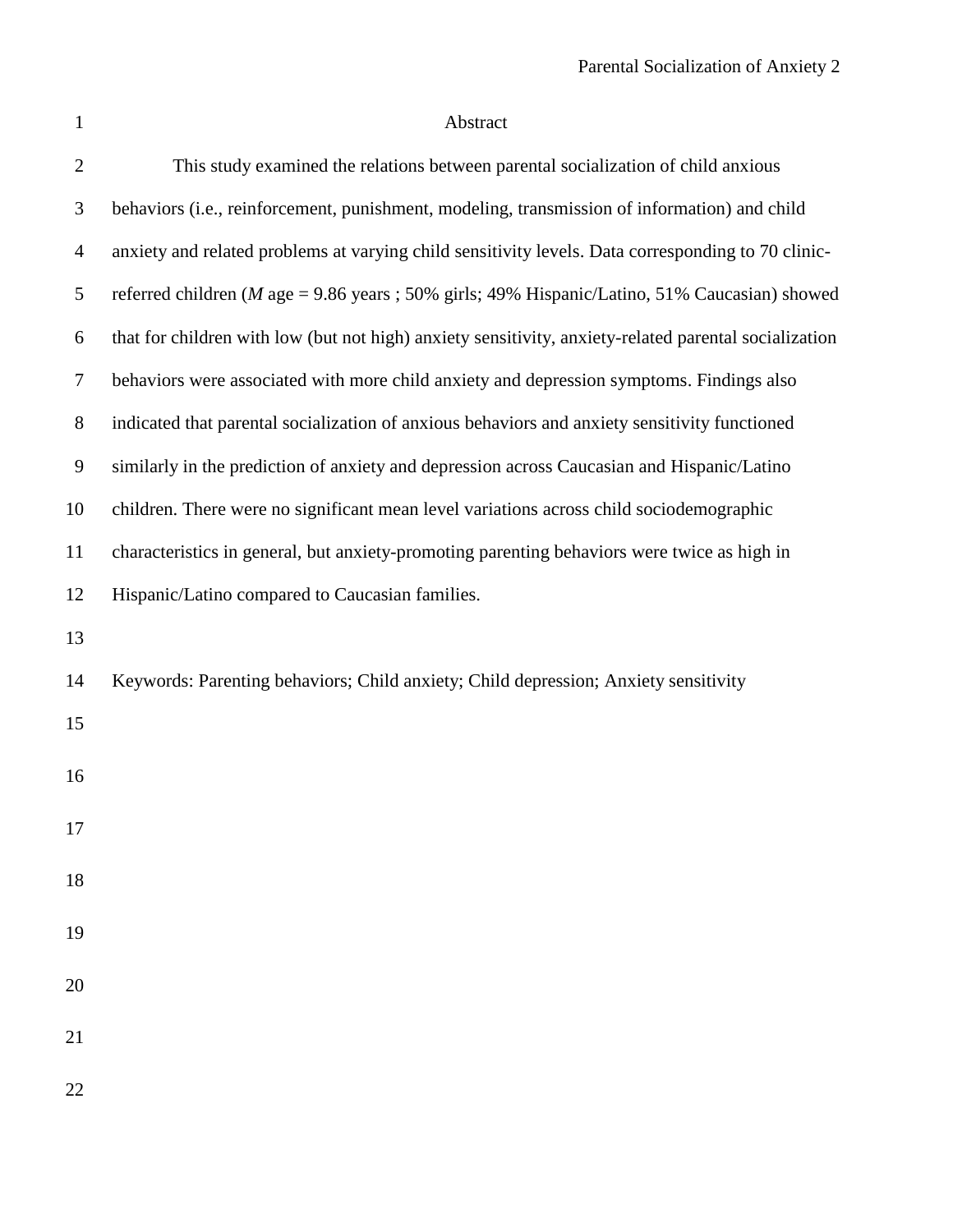| $\mathbf{1}$     | Variations in the Influence of Parental Socialization of Anxiety among Clinic Referred Children    |
|------------------|----------------------------------------------------------------------------------------------------|
| $\overline{2}$   | Theoretical models of child anxiety emphasize the role of family factors in the                    |
| 3                | development and maintenance of child maladaptive outcomes and consistently identify parenting      |
| $\overline{4}$   | as relevant to anxiety disorder development [1-10]. Typically, parental warmth and                 |
| 5                | responsiveness are conceptually linked to lower levels of child anxiety [11, 12], while parental   |
| 6                | rejection, criticism, and control are linked to elevated anxiety in children [12-15]. However,     |
| $\boldsymbol{7}$ | when it comes to data accumulated across studies, McLeod, Wood, and Weisz [16] found in their      |
| $8\,$            | meta-analysis that parenting behaviors (i.e., withdrawal, aversiveness, warmth, overinvolvement,   |
| 9                | autonomy-granting) only explained about four percent of the variance in child anxiety levels.      |
| 10               | Although this finding could suggest that parenting plays a relatively minor role in children's     |
| 11               | anxiety, it also is possible a more fine-grained operationalization and investigation of parental  |
| 12               | socialization of child anxiety is needed. That is, previously examined parenting constructs might  |
| 13               | not contribute to the development of anxiety specifically, but rather confer risk for child        |
| 14               | maladjustment more broadly. For example, certain parenting factors linked to child anxiety also    |
| 15               | predict childhood behavior problems that are clinically distinct from anxiety (e.g., rejection is  |
| 16               | linked to antisocial behavior but also to anxiety [17]). Thus, the small association between       |
| 17               | parenting and anxiety found in some studies could indicate a need to systematically study more     |
| 18               | nuanced parental behaviors that are specific to the socialization of anxiety in children. In fact, |
| 19               | Ginsburg and colleagues [18] have argued for the need to study what they call "anxiety-            |
| 20               | promoting" parenting behaviors, which are any parenting practices that increase the likelihood     |
| 21               | that children will experience anxious symptoms. To this end, it was our objective to examine       |
| 22               | anxiety-promoting parenting behaviors theorized to lead to elevated anxiety in children via a      |
| 23               | closer examination of learning processes typically associated with some parenting practices [4].   |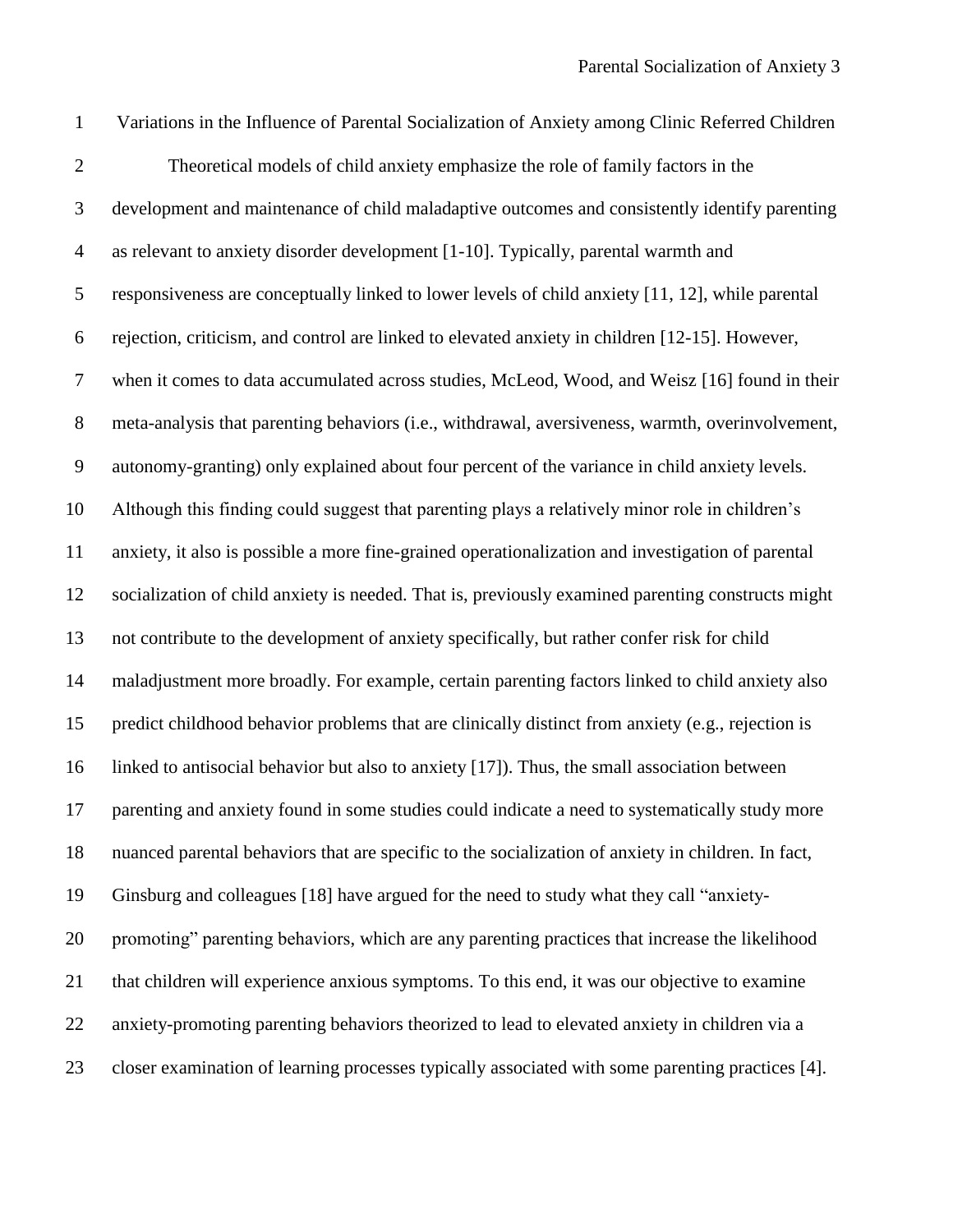Building on past research and learning theory, the present study examined parental socialization of anxiety defined as reinforcement, punishment, and modeling (i.e., behaviorally and via transmission of information) in response to children's expressions of anxious thoughts and feelings. Prior research suggests that parents of anxious children engage in these anxiety- promoting socialization behaviors more frequently than parents of non-anxious children [\[19-24\]](#page-21-1). For example, Dadds, Barrett, Rapee, and Ryan [\[24\]](#page-21-2) found that parents of clinically anxious children reciprocated and rewarded child avoidant responses significantly more than parents of non-anxious children when asked to discuss, interpret, and respond to ambiguous laboratory- based situations. As explained, by enabling and reinforcing anxious responses (i.e., promoting anxious avoidance), parents might be inhibiting the development of effective coping strategies while promoting avoidance coping, which leads to anxiety [\[25\]](#page-21-3). Continuing with modeling, parents have been found to socialize anxious behaviors by describing to the child their own anxious thoughts, feelings, and behaviors [\[26-28\]](#page-21-4). Consistent with social learning theory [\[29\]](#page-21-5), children who observe their parents respond with high anxiety to feared objects or situations often imitate anxious responses when facing similar objects and situations [\[28,](#page-21-6) [30\]](#page-21-7). Lastly, parents also may contribute to child anxious and avoidant responding by communicating to children "threat" messages. As articulated by Beidel and Turner [\[31\]](#page-21-8), parents of anxious children are more likely than parents of non-anxious children to use direct instructions such as "be careful" and "don't climb too high" during free play situations. These verbalizations may serve to direct children's attention to the possible dangers that may (or not) be present in the environment thus creating schemas that denote situations as unsafe or unmanageable and thereby should be avoided [\[22,](#page-21-9) [27,](#page-21-10) [32\]](#page-21-11).



It is important to highlight that while parental socialization of child anxiety has been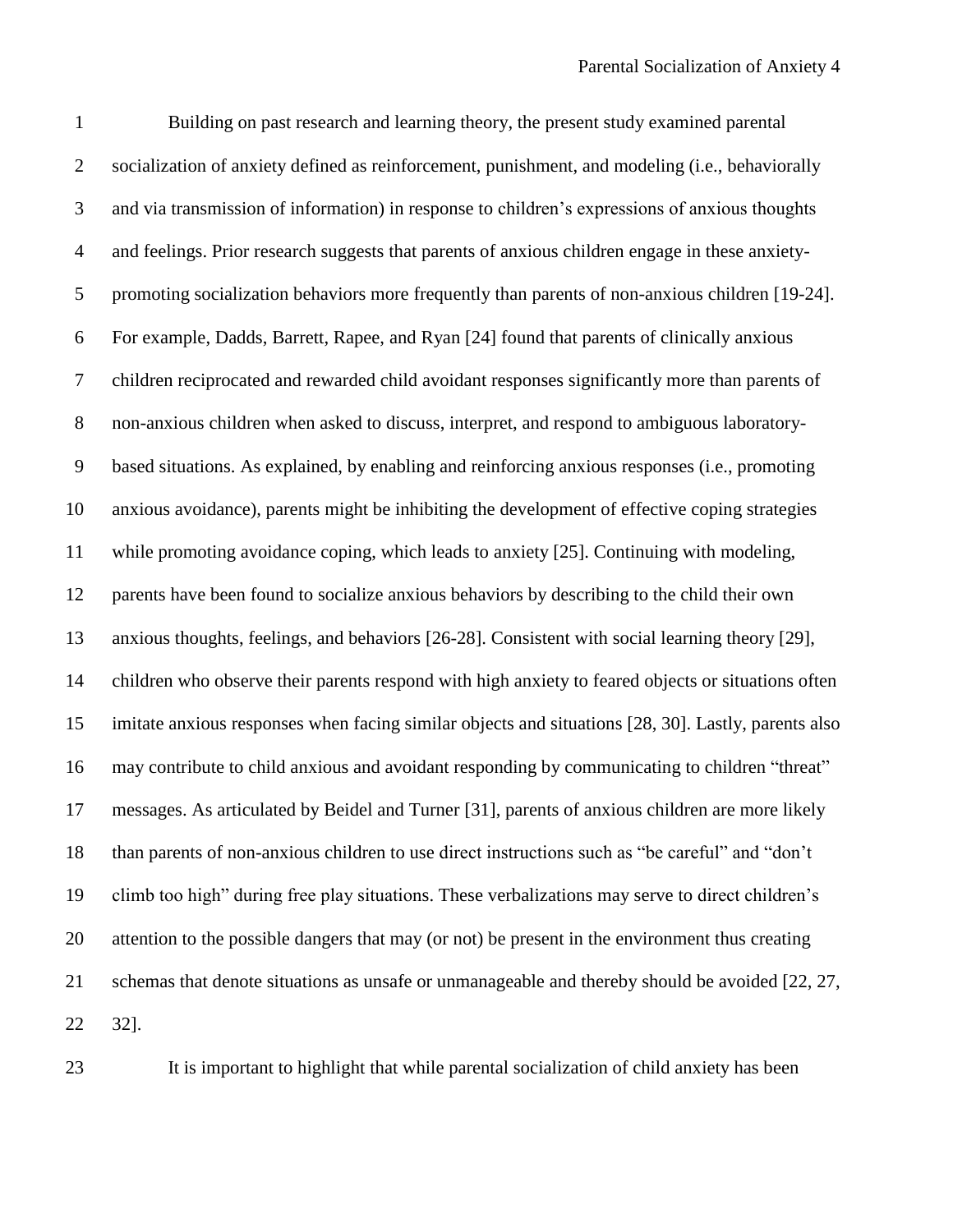linked to higher levels of fear and anxiety in clinical samples, some children who experience these parenting behaviors do not have an anxiety disorder [\[33-37\]](#page-21-12). In fact, it appears that children respond differently to similar parenting practices, including parental socialization of anxious emotions. Support for this differential response theory comes from models proposing that individuals with certain characteristics are more vulnerable to the effects of certain risk factors (e.g., diathesis-stress model; [\[38,](#page-22-0) [39\]](#page-22-1)) and that children with some traits (and trait levels) are more sensitive to the negative (and positive) effects of parenting (differential susceptibility theory; [\[40-43\]](#page-22-2)). In the child anxiety area, for instance, few studies have examined the differential response proposition in terms of the role parental socialization of child anxiety plays in contexts of other child vulnerabilities [\[44,](#page-22-3) [45\]](#page-22-4). This relative lack of research is likely linked to the fact that most child anxiety disorder risk factors are not typically anxiety specific. Also, the lack of focus on levels of vulnerability (e.g., in their relation to parental socialization of anxiety) may be related to a methodological need for relatively large prospective samples or specialty samples (e.g., anxiety disordered children who would sufficiently show traces of a specific vulnerability). Regarding the latter, data suggest that anxiety sensitivity is linked to problematic anxiety levels in children [\[46-49\]](#page-22-5). Anxiety sensitivity is defined as the degree to which an individual believes that feelings of anxiety or fear are distressing, aversive, and cause harmful social, physical, and psychological consequences (e.g., trembling will lead to ridicule or rejection, heart beating fast will lead to heart attack, inability to focus will lead to losing one's mind, etc.) [\[50,](#page-22-6) [51\]](#page-22-7). Research shows that anxiety sensitivity is distinct from (but related to) both fearfulness and anxiety symptoms [\[52-54\]](#page-22-8). For example, research shows that child anxiety sensitivity uniquely predicts trait anxiety levels even after controlling for both fear and manifest anxiety symptoms (this is true cross-sectionally and longitudinally) [\[20,](#page-21-13) [55\]](#page-23-0). Moreover, anxiety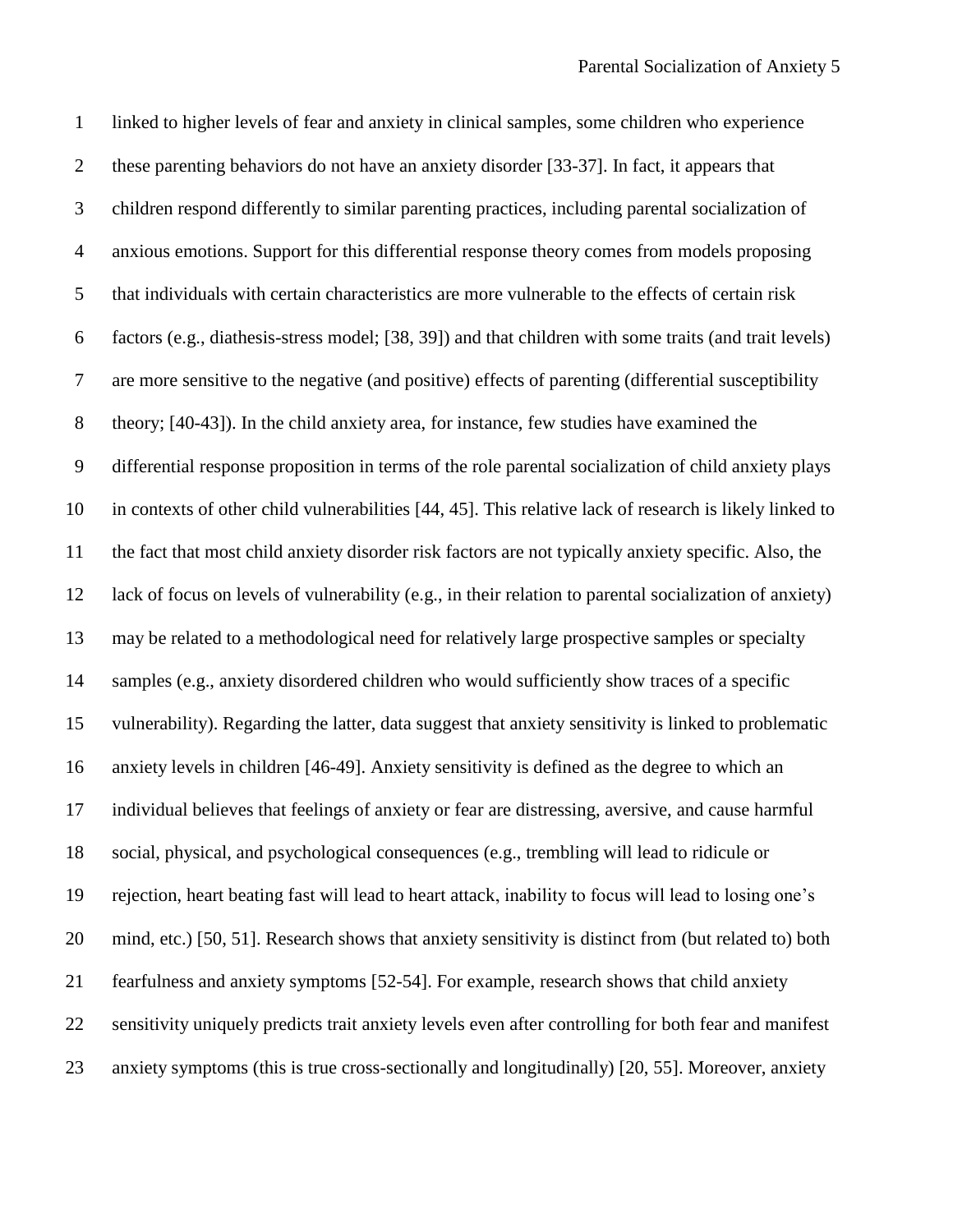sensitivity also is distinct from anxiety symptoms but related to both anxiety and depression (even when controlling for anxiety in the prediction of the latter) [\[52,](#page-22-8) [56\]](#page-23-1) possibly due to similarities in the etiology and clinical phenomenology underlying anxious and depressed symptoms (e.g., negative affectivity, cognitive distortions) [\[57\]](#page-23-2). Of unique relevance to the present study, theory and research on the origins of anxiety sensitivity point to childhood learning experiences [\[49\]](#page-22-9). In fact, four studies examined the relation between parental socialization of anxiety and anxiety sensitivity. That is, using a college sample, Watt and colleagues found in two studies that retrospective data supported a link between parental socialization of anxiety and anxiety sensitivity and using Dutch child samples Muris and colleagues found support for the concurrent relations between parental socialization of anxiety and anxiety sensitivity in two other studies [\[58-61\]](#page-23-3). Given the potential influence of parenting on child anxiety sensitivity and the well-documented link between anxiety sensitivity and anxiety/depression, we believe an important next step is to understand the relation between parental socialization of anxiety and child anxiety sensitivity in the prediction of child anxiety and depression symptoms. With a gain in knowledge regarding these relations, this research has the potential to inform theory about the mechanisms by which anxiety problems develop and may be more effectively reversed via intervention efforts.

 Thus, the present study examined the effects of parental socialization of child anxiety behaviors on child anxiety (and related symptoms) among children with different levels of anxiety sensitivity. Herein, we relied on child self-reports, knowing that data supporting our predictions could serve to inform further research, ideally based on behavioral observations [\[62,](#page-23-4) [63\]](#page-23-5). Specifically, the present study examined the relation among parental socialization of children's anxious thoughts and behaviors (i.e., reinforcement, punishment, modeling,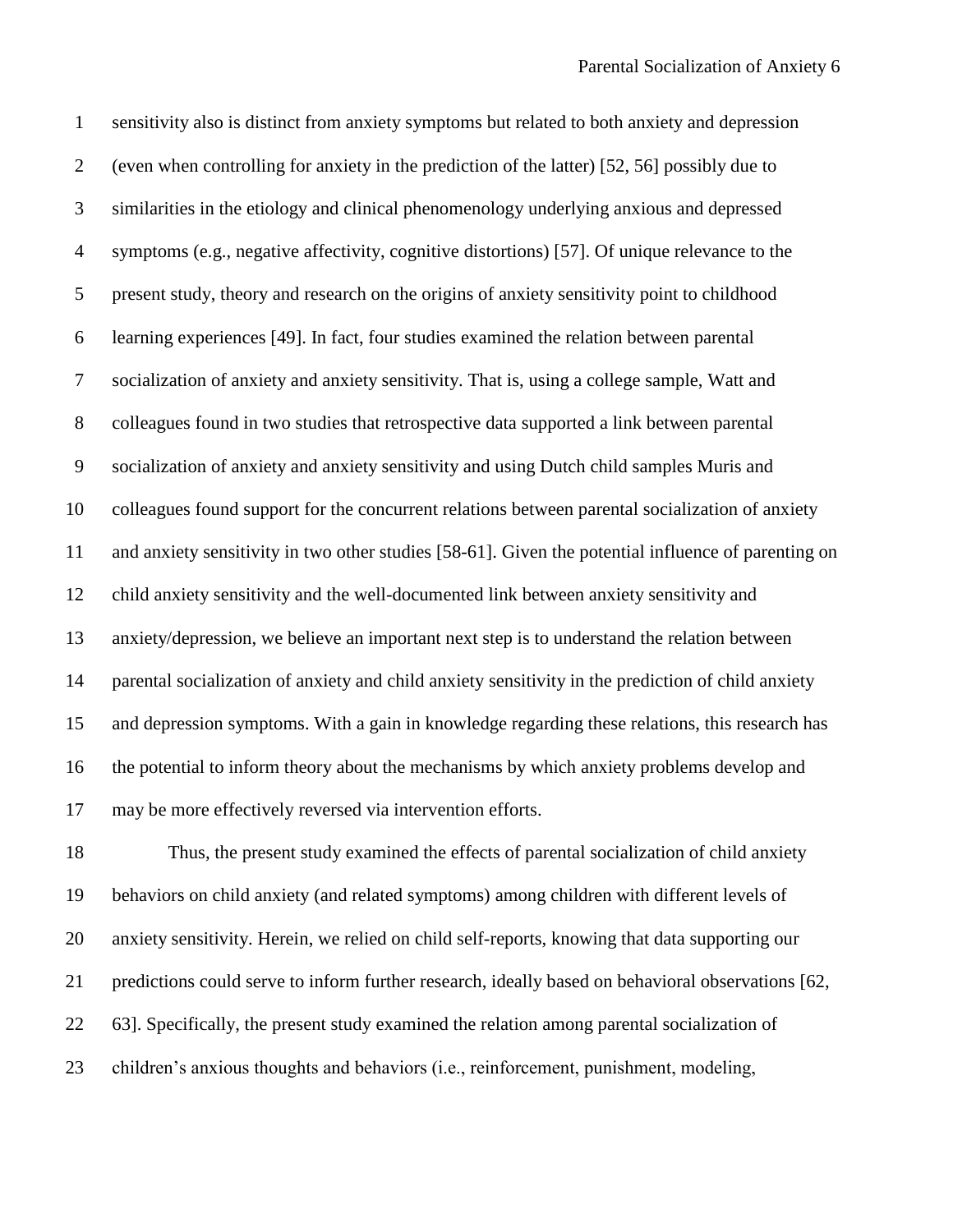transmission of information) and anxiety-related symptoms in childhood. We predicted that parenting factors would interact with child anxiety sensitivity levels to influence symptoms of anxiety and related problems. In addition to focusing on anxiety, it was deemed important to also focus on depression because of the high comorbidity and symptom overlap among these problems, as noted earlier [\[64,](#page-23-6) [65\]](#page-23-7). Also, by examining depression (in addition to anxiety), we feel this research could help discern whether parenting and anxiety sensitivity are unique or non- specific factors associated with child maladjustment (an issue relevant to Research Domain Criteria; [\[66,](#page-23-8) [67\]](#page-23-9)). We thus predicted that parental socialization of children's expressions of anxious thoughts and feelings would serve as a shared factor for these symptom types, whereas anxiety sensitivity would be a more robust predictor of child anxiety symptoms compared to child depression symptoms. Because of the nature of our sample, we also conducted data analyses by ethnicity. That is, our dataset included a sizeable proportion of Hispanic/Latino children (mostly Mexican-origin) and thus parental socialization was considered separately for these groups. More specifically, when it comes to parental socialization of emotion, it has been suggested that parents select parenting practices designed to socialize their children's experience, expression, and regulation of emotion in a manner that reflects their cultural values [\[68\]](#page-23-10). To this end, Hispanic/Latino parents have a tendency to emphasize children's ability to exercise of self- control (restraint, *respeto*), get along with others (*simpatia*), and be obedient (*bien portados*) [\[69\]](#page-23-11). For example, research shows that Hispanic/Latino parents exert more direct control over their children's emotion expression and behavior [\[70,](#page-23-12) [71\]](#page-23-13), use fewer emotion words when speaking with their children [\[72\]](#page-23-14), and exhibit higher levels of authoritarian parenting styles (i.e., demanding and unresponsive behaviors [\[73,](#page-24-0) [74\]](#page-24-1)) than parents from other backgrounds. In this context, limited research attention has been given to the ways Hispanic/Latino parents socialize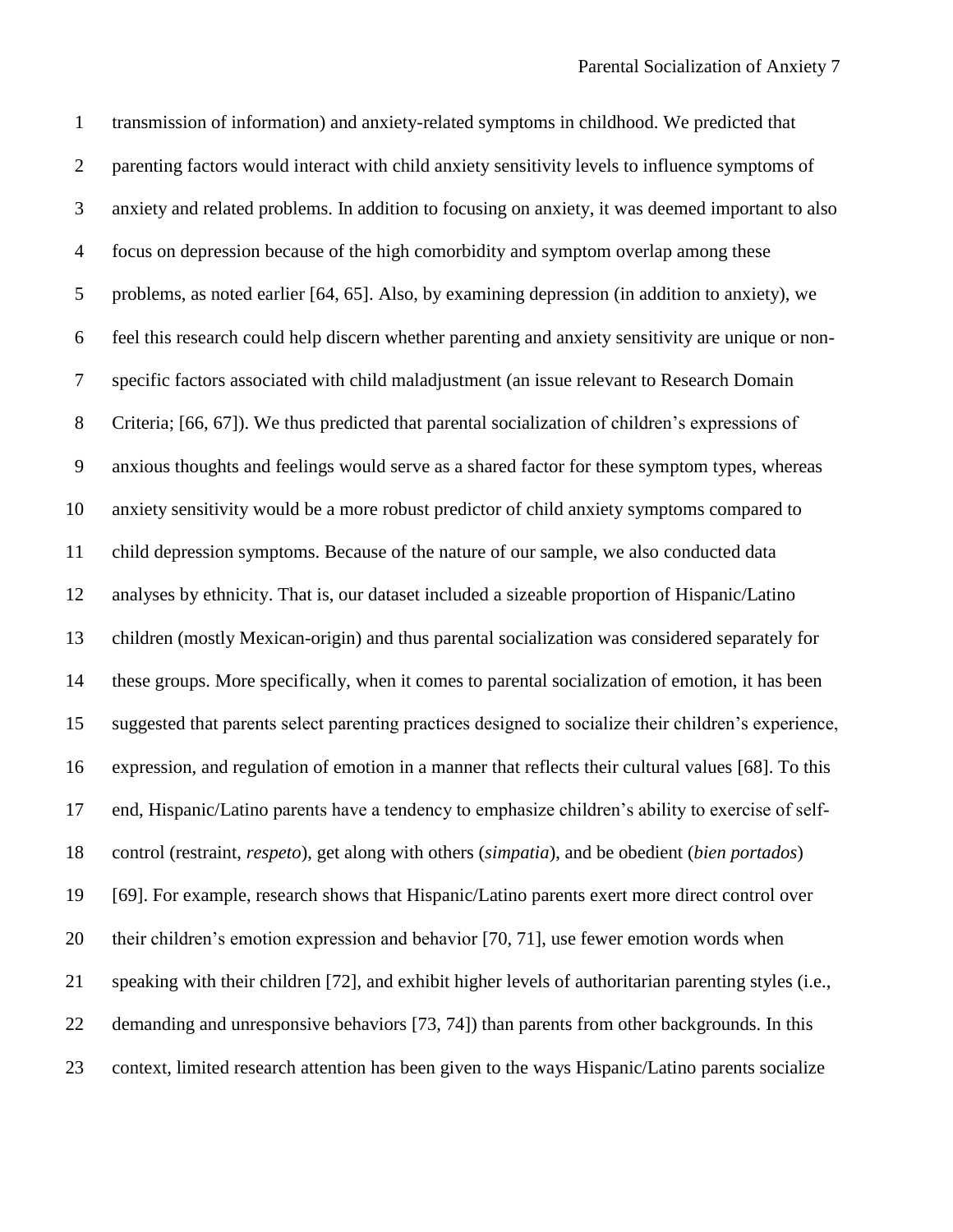child anxiety. However, emerging evidence suggests cross-ethnic variations in both the type of socialization practices and the effects of these practices on child anxiety may exist [\[68,](#page-23-10) [75-78\]](#page-24-2). For instance, Varela and colleagues [\[79\]](#page-24-3) investigated a tendency for parents to communicate anxious (i.e., psychological) or somatic (i.e., physical) interpretations of ambiguous symptom situations to their children during a discussion task. In their study, Mexican-origin parents generated more somatic explanations and fewer anxious explanations compared to their Caucasian counterparts, a finding consistent with using somatization to explain culturally sanctioned emotional distress in traditional Mexican culture [\[80,](#page-24-4) [81\]](#page-24-5). In addition, Luis, Varela, and Moore, in another study [\[78\]](#page-24-6), found that overcontrolling parenting behaviors were linked to lower levels of anxious behaviors for Mexican American youth but to higher levels of anxious behaviors in Caucasian youth. As such, and based on these data, we anticipated cross-ethnic variations in the relations among parental socialization, anxiety sensitivity, and anxiety (along with depression) and thus conducted analyses for Hispanic/Latino children separately from their Caucasian counterparts.

## **Methods**

## **Participants**

 Participants were 70 children (6 to 16 years old; *M* age = 9.86, *SD =*2.59; 50% girls) referred to a university-based anxiety disorders clinic by school staff (teachers, school counselors, nurses, school psychologists, or social workers) due to excessive fears and/or worries. Inclusion and exclusion criteria were ascertained via the Anxiety Disorders Interview Schedule for DSM-IV: Child and Parent Versions (ADIS-C/P; [\[82\]](#page-24-7)). Exclusion criteria were developmental delays, psychosis, or schizophrenia. Based on the ADIS-C/P, 62 children met diagnostic criteria for an anxiety disorder. More specifically, 15 received a primary diagnosis of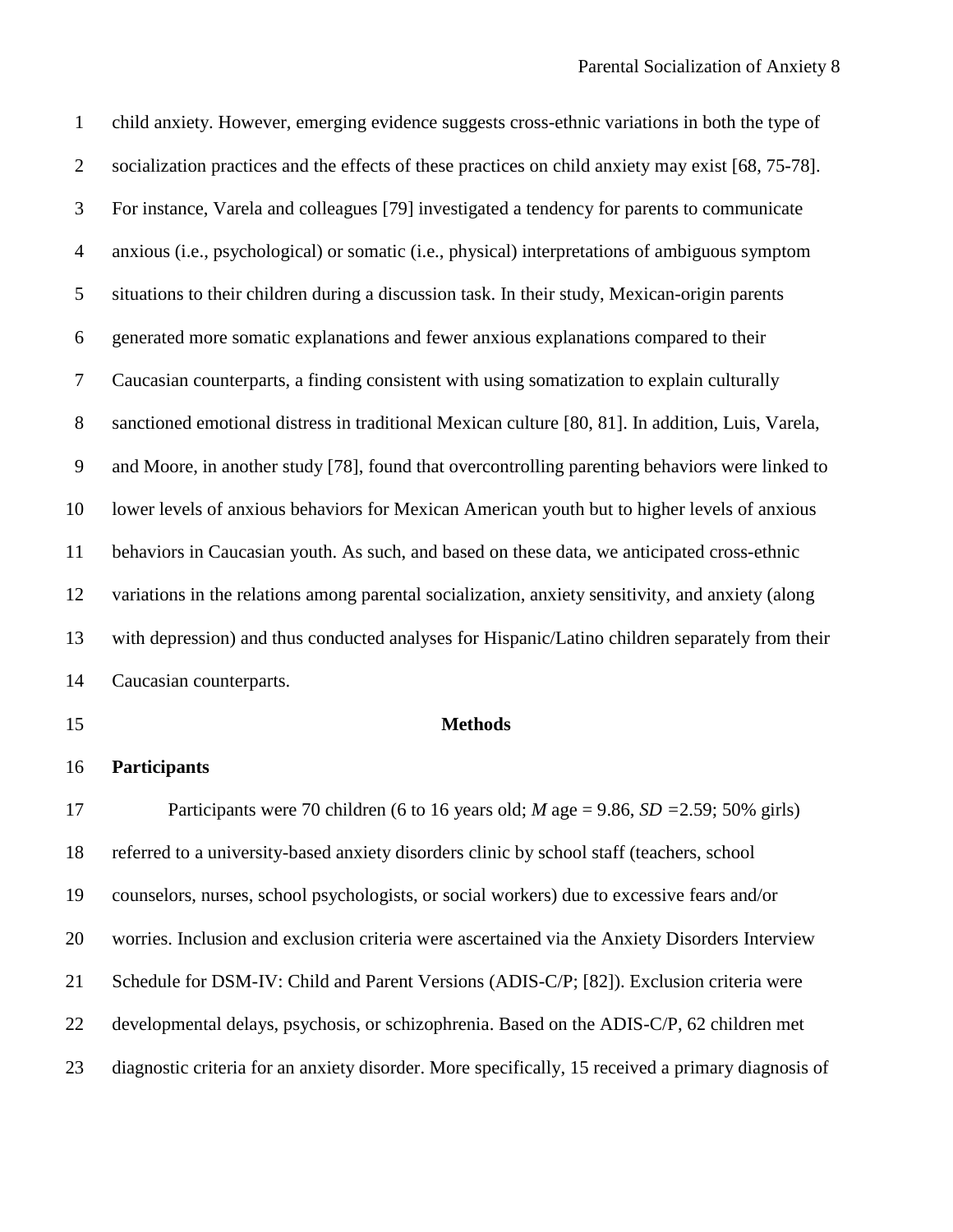separation anxiety disorder, 14 social anxiety disorder, 13 generalized anxiety disorder, 13 specific phobia, five obsessive compulsive disorder, and two panic with agoraphobia. Eight of the children exhibited anxiety disorder symptoms as the principal problem but did not meet criteria for an anxiety disorder diagnosis. Prior research has shown more similarities than differences among children who are clinic referred and impaired but undiagnosed and those who meet criteria for an anxiety disorder; thus suggesting that a fewer number of DSM symptoms should not preclude this group of children from being considered 'clinically anxious' [\[83\]](#page-24-8). As such, data pertaining to these children were included in the current study. In this sample, 34 children (49%) were Caucasian and 36 (51%) were Hispanic/Latino (mostly Mexican-origin). Median annual family incomes ranged from \$24,000 to \$90,000. **Measures** *Anxiety Disorders Interview Schedule for DSM-IV: Child and Parent Versions (ADIS-IV: C/P)* [\[82\]](#page-24-7) are semi-structured diagnostic interviews designed to assess for anxiety disorders and other major childhood disorders according to DSM-IV criteria. To determine diagnoses, separate interviews with the child and parent using the child and parent versions of the ADIS-IV were conducted. The clinicians assigned diagnoses that both sources agreed were most interfering, as delineated in the ADIS-IV: C/P guide [\[82\]](#page-24-7). The diagnosis/disorder that was deemed most interfering or disturbing was rendered primary. Previous research has found that the ADIS-IV: 19 C/P yields reliable anxiety symptom counts (intraclass correlation coefficients  $[ICCs] = .78$  to 20 .95 for ADIS-C, .81 to .96 for ADIS-P), diagnoses ( $\kappa$  = .80 to .92), and clinician severity ratings (*r*s = .80 to .84) [\[84\]](#page-24-9).

 *Multidimensional Anxiety Scale for Children (MASC)* [\[85,](#page-24-10) [86\]](#page-24-11) is a 39-item self-rating scale designed to assess anxiety symptoms across four domains: physical symptoms, harm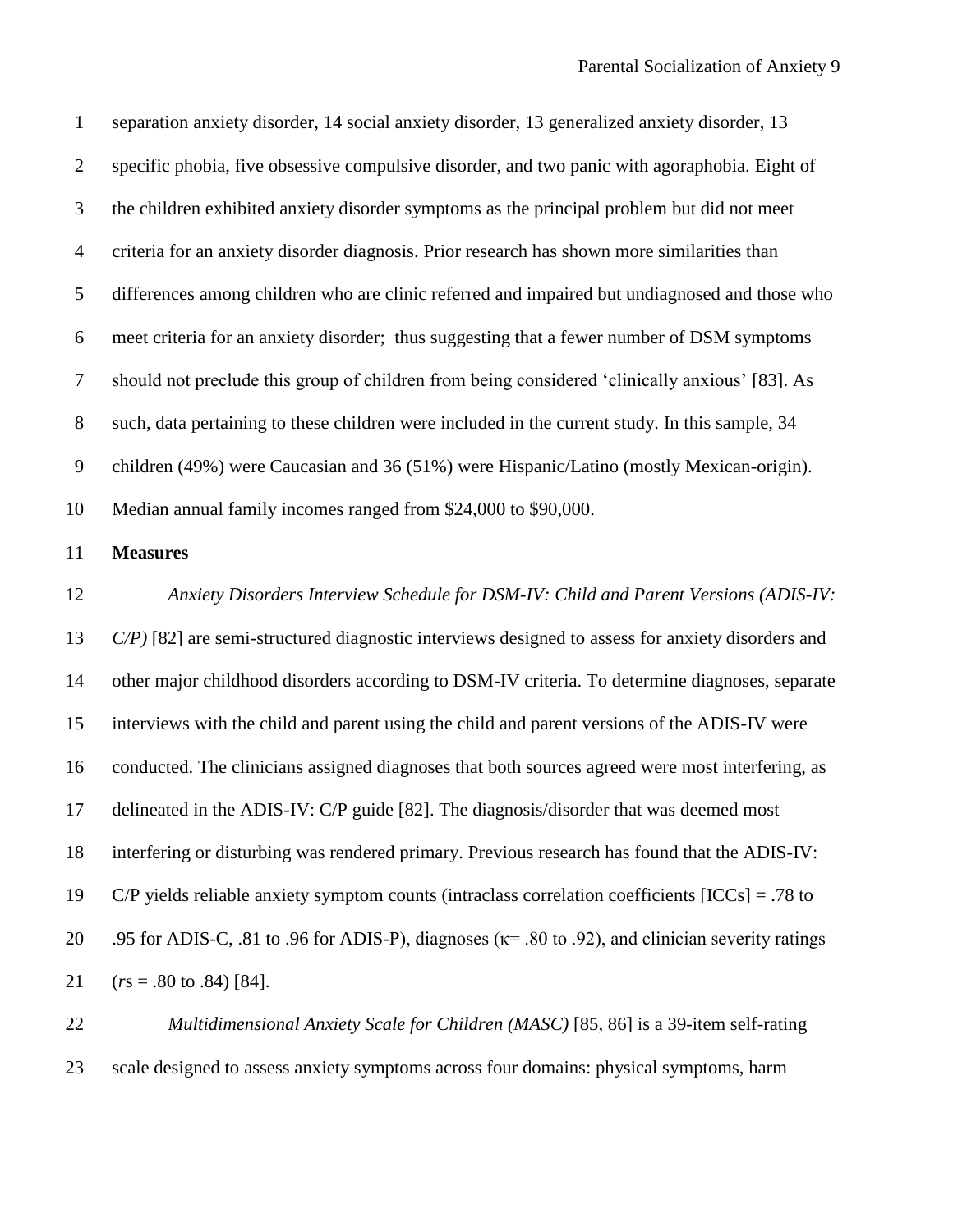| $\mathbf{1}$   | avoidance, social anxiety, and separation anxiety/panic. Sample items include: "My heart races               |
|----------------|--------------------------------------------------------------------------------------------------------------|
| $\mathbf{2}$   | or skips a beat," "I stay away from things that upset me," "I worry about other people laughing at           |
| 3              | me," "I get scared when my parents go away." Children report the extent to which each                        |
| $\overline{4}$ | statement is true for them based on a four-point scale (0 = <i>never true</i> , 1 = <i>rarely true</i> , 2 = |
| 5              | sometimes true, $3 =$ often true). Internal consistencies of the MASC have been reported as                  |
| 6              | ranging from 0.87 to 0.90 and estimates of concurrent validity have been found to range from                 |
| $\overline{7}$ | $(rs)$ 0.60 to 0.69 [86, 87]. The internal consistency (alpha) coefficient for the MASC total scale          |
| $8\,$          | was 0.91 for the current sample.                                                                             |
| $\overline{9}$ | Children's Depression Inventory (CDI) [88] is a 27-item self-rating scale that assesses                      |
| 10             | cognitive and behavioral aspects of depression in children and adolescents using a three-choice              |
| 11             | format (e.g., $0 = "I$ am sad once in a while," $1 = "I$ am sad many times," $2 = "I$ am sad all the         |
| 12             | time"; $0 =$ "I feel like crying every day," $1 =$ "I feel like crying many days," $2 =$ "I feel like        |
| 13             | crying once in a while"). Internal consistencies of the CDI have been reported as ranging from               |
| 14             | 0.83 to 0.89 and test–retest reliabilities have been reported as ranging from 0.74 to 0.77 [89]. The         |
| 15             | CDI has been found to discriminate between psychiatric and nonclinic samples; the CDI also has               |
| 16             | been found to correlate with clinicians' independent global depression ratings (e.g., $r = 0.55$ ;           |
| 17             | [88]. In this sample, internal consistency (alpha coefficient) for the CDI total scale was 0.89.             |
| 18             | Childhood Anxiety Sensitivity Index (CASI) [54] is an 18-item measure designed to assess                     |
| 19             | the extent to which children and adolescents view the experience of anxiety-related                          |
| 20             | somatic/physiological symptoms as distressing or aversive. Sample items include: "It scares me               |
| 21             | when I feel 'shaky,'" "When I'm afraid, I worry that I might be crazy," "I don't want other                  |
| 22             | people to know when I'm afraid." Children report the extent to which they agree with each                    |
| 23             | statement based on a three-point scale ( $1 = none$ , $2 = some$ , $3 = a lot$ ). Previous research has      |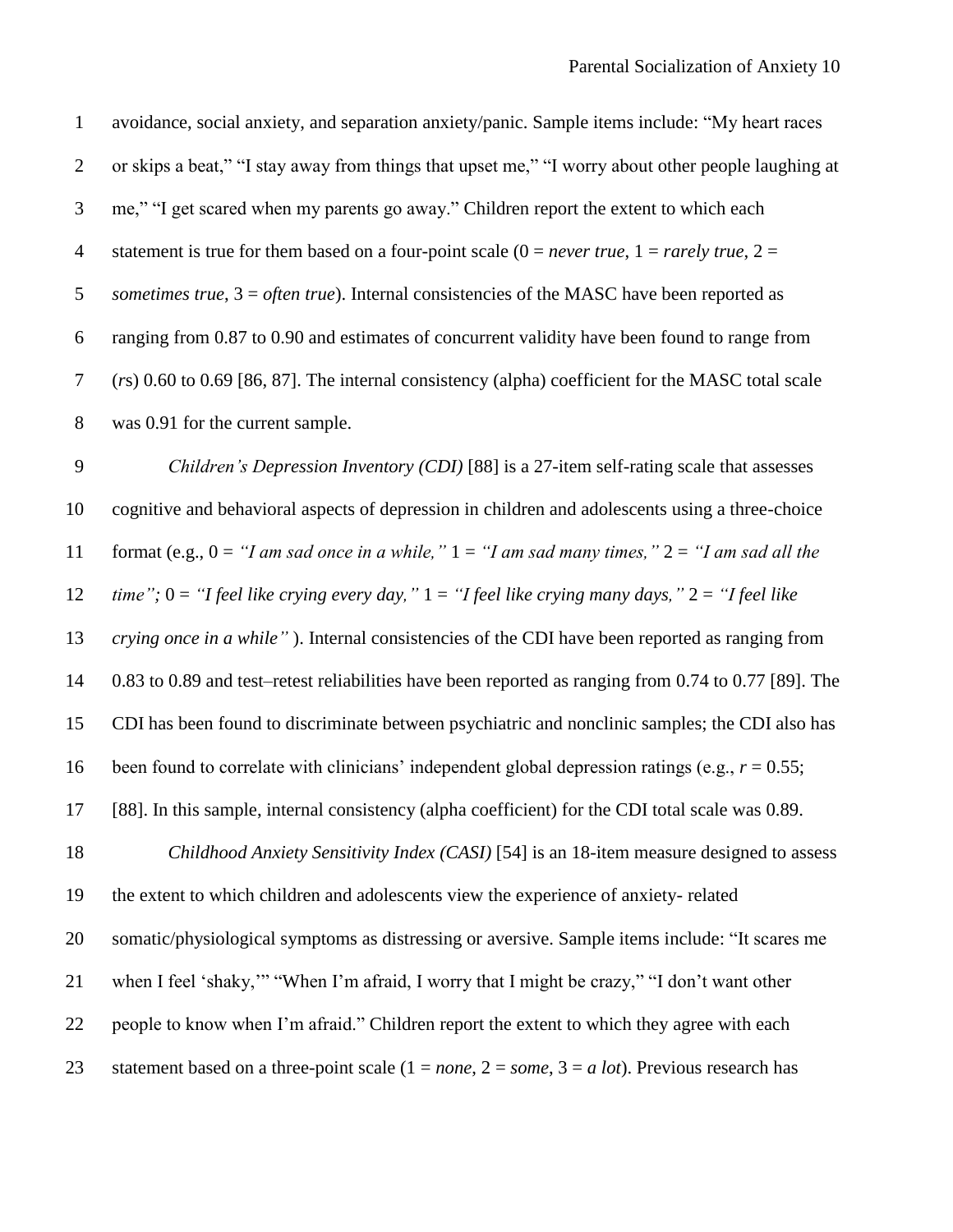found the CASI to be psychometrically sound: Internal consistency (alpha) coefficients of 0.87 and test-retest reliability rates using a 2-week retest interval of 0.79 were reported for clinical samples [\[54\]](#page-22-10). Moreover, Weems et al. [\[55\]](#page-23-0) found the CASI to have incremental validity such that scores predicted variance in trait anxiety that was not predicted by other measures (i.e., Revised Children's Manifest Anxiety Scale [\[90\]](#page-24-15) and Fear Survey Schedule for Children-Revised [\[91\]](#page-25-0)). The internal consistency (alpha) coefficient for the CASI total scale was 0.91 for the current sample.

*Parental socialization of anxious behaviors interview schedule* (P-SABIS; [\[92\]](#page-25-1)) is a modified version of the Learning History Questionnaire (LHQ; [\[59,](#page-23-15) [93\]](#page-25-2)). P-SABIS scores reflect the degree to which parents or caregivers transmit information, model, reinforce, and/or punish child anxious emotion expression. To identify parental socialization relevant to child anxiety, the P-SABIS was administered as a follow-up to items endorsed by the child on the Negative Affect Self-Statement Questionnaire (NASSQ) [\[94\]](#page-25-3) and the Physiological Hyperarousal Scale for Children (PHS-C) [\[95,](#page-25-4) [96\]](#page-25-5). This multi-measure approach allowed us to ascertain the extent to which parents or caregivers transmitted information, modeled, reinforced, and/or punished child emotion expression relevant to current anxiety symptoms (based on the NASSQ and PH-C). More specifically, the P-SABIS is comprised of 19-items and children respond using a 3-point scale (0 = *none*, 1 = *some*, 2 = *a lot*). Sample P-SABIS items include: "When you experience [*anxiety symptom*]... do you skip your school work, homework, or jobs around the house?", "…do you get special things. Like special foods or presents?", "do your parents tell you that something bad may happen to you when you feel this way?", "do your parents seem scared or nervous about how you are feeling?" Similar to its adult counterpart (the LHQ), P-SABIS scores are derived by multiplying the number of anxiety items/symptoms positively endorsed by the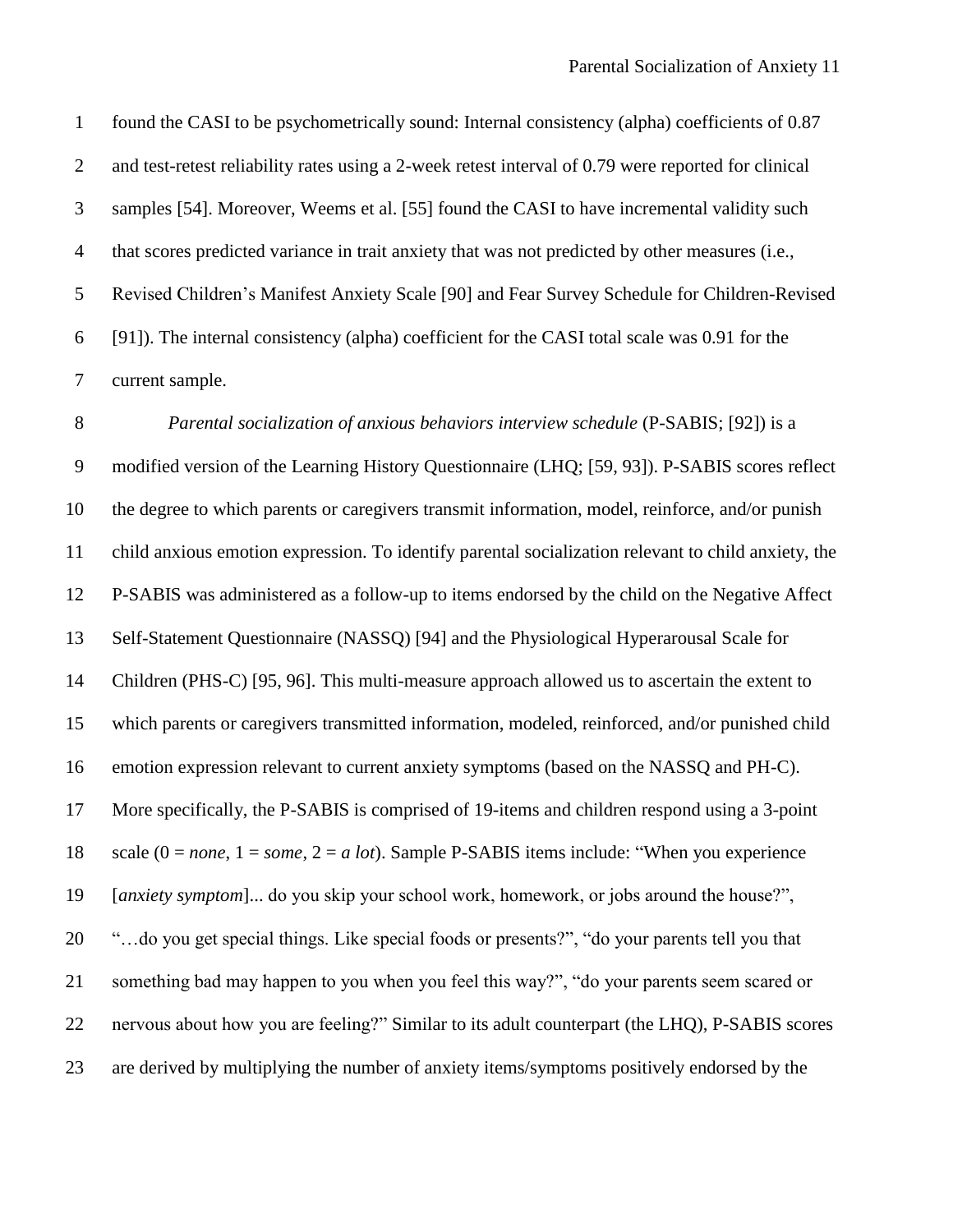mean frequency of parental socialization experiences positively endorsed as relevant to the target

symptom. In this study, the internal consistency (alpha) coefficient for the P-SABIS was 0.94.

## **Procedures**

 Study procedures were approved by the university's Institutional Review Board. After parents' informed consent (assent for children) was obtained, the Anxiety Disorders Interview Schedule for DSM-IV: Child and Parent Versions (ADIS-IV: C/P) [\[82\]](#page-24-7), the P-SABIS and a battery of self-report measures were administered. Bilingual research assistants administered Spanish versions of the consent forms, ADIS-IV, and questionnaires to Hispanic/Latino parents as needed. All children indicated a preference for the English language materials and were assisted, as necessary, by a trained research assistant who either read aloud the self-report questions to younger children or monitored completion of the questionnaires. The P-SABIS was administered to participant children by a trained research assistant using a structured interview approach. No issues related to comprehension of materials were reported or observed. Only data corresponding to Caucasian and Hispanic/Latino children were used for this study's secondary data analyses to allow exploration of hypotheses using a cross-ethic comparative approach.

## **Results**

 **Preliminary Analyses.** Table 1 shows means and standard deviations for clinical characteristics corresponding to the total sample and separately by ethnicity. As shown, Hispanic/Latino children reported greater parental socialization of their anxious behaviors than Caucasian children [P-SABIS; *t* (68) = 2.50, *p* < .05]. No significant differences were found between the ethnic groups on the CASI, MASC, or CDI. Preliminary analyses indicated that all variables were normally distributed (skewness < 2 and kurtosis < 7; [\[97\]](#page-25-6)). Correlations among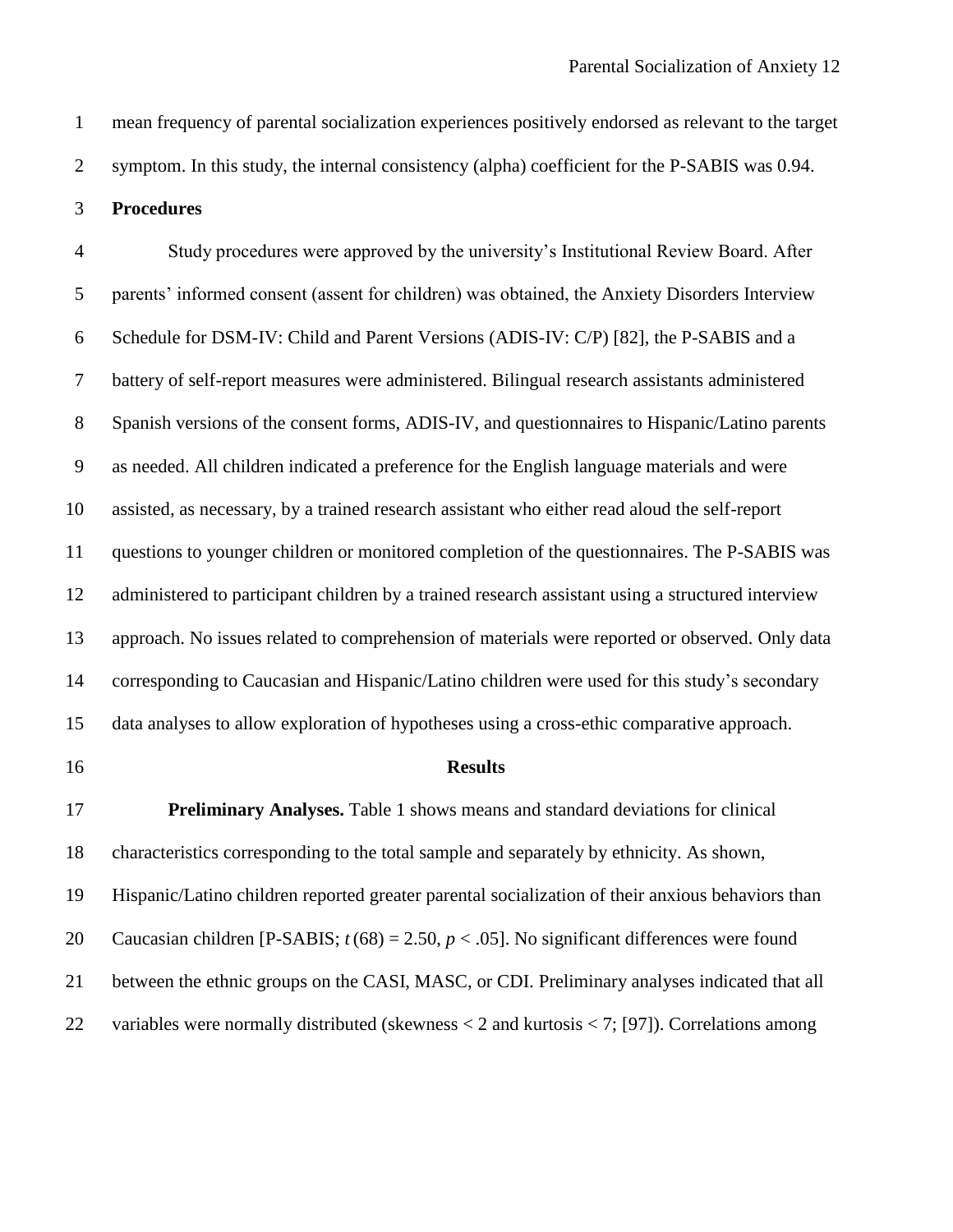the clinical characteristics are presented in Table 2 and several coefficients were statistically significant.

 Outliers were examined using two measures of influence- DFFITS and DFBETAS values in SPSS version 20 [\[98\]](#page-25-7). DFFITS indicates the number of standard errors a predicted score changes with the inclusion of a case, and DFBETAS indicates the standardized change in an individual regression coefficient by presence of the data point. Because the sample size for this study is small to moderate, a cutoff of less than one was used to identify influential cases [\[99\]](#page-25-8). Analyses suggested the absence of any outliers influencing the results and so all cases were retained. A survey of missingness showed that less than 1% of data were missing. Missingness was not correlated with any sociodemographic and child clinical characteristics and therefore assumed to have occurred at random.

 **Parental Socialization of Anxiety and Related Symptoms.** Regression analyses were used to explore the prediction of MASC and CDI from parental socialization of child anxious behaviors and CASI. In each model, child age and sex were entered simultaneously as covariates at step 1 and mean centered scores on the parental socialization variable, CASI scores, and a P- SABIS  $\times$  CASI interaction term were included in step 2. Regression models were tested separately for Caucasian versus Hispanic/Latino children and results are shown in Table 3. For Hispanic/Latino children, results of the first regression model revealed that the P-19 SABIS, CASI, and  $P-SABIS \times CASI$  interaction significantly predicted MASC-measured anxiety (controlling for age and sex),  $\Delta R^{2}$  .64,  $F(5,30) = 16.98$ ,  $p < .001$ . Specifically, the P-21 SABIS ( $\beta$  = .36, *p* = .03) and CASI ( $\beta$  = .61, *p* < .01) both predicted higher MASC scores. 22 Following Cohen et al. (2003), the significant P-SABIS  $\times$  CASI interaction ( $\beta$  = -.31,  $p$  = .01) was probed by examining simple slopes. The simple slope of P-SABIS at low to average levels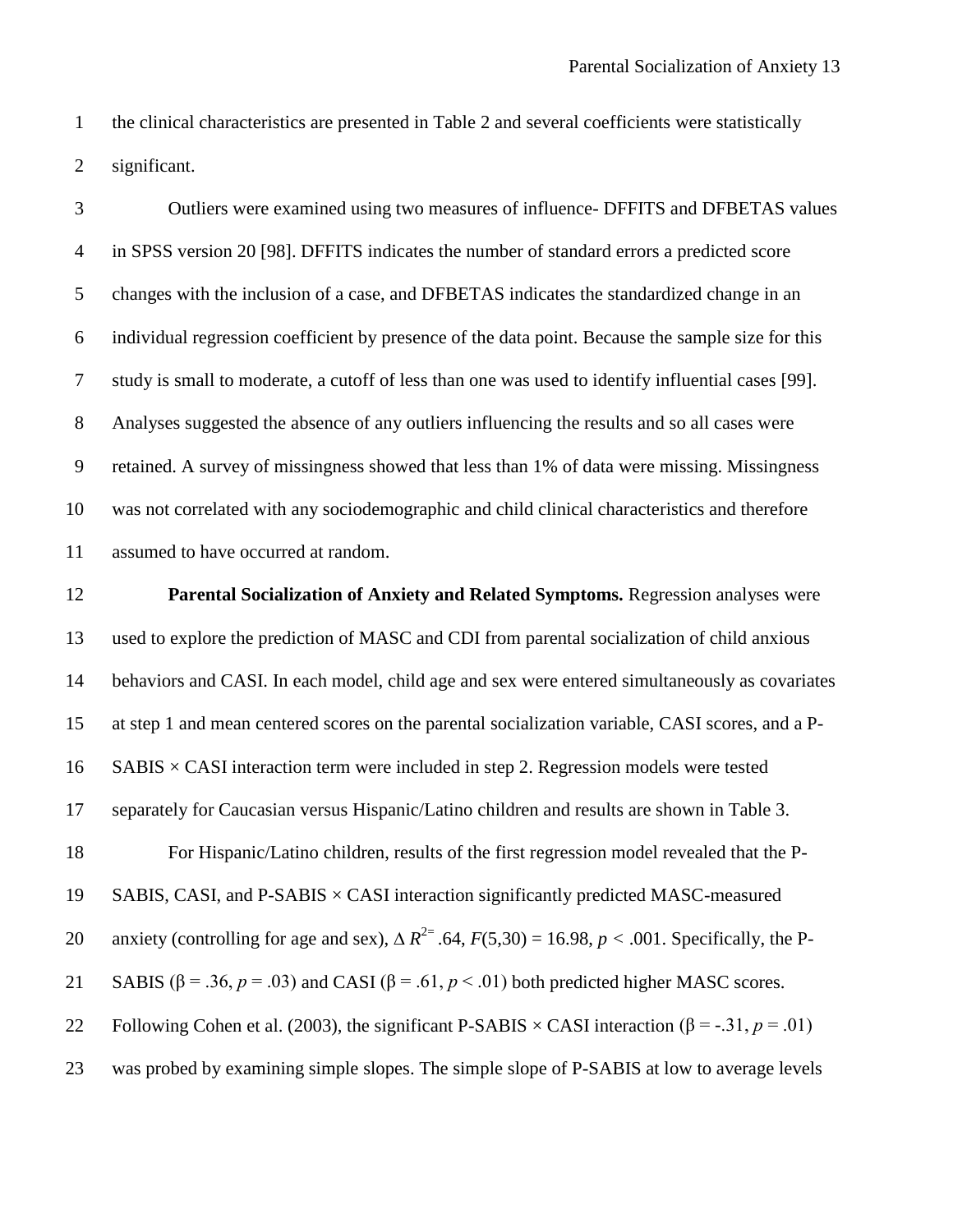| $\mathbf{1}$   | of CASI was significant in predicting MASC. That is, when CASI level was 1 SD below the                                |
|----------------|------------------------------------------------------------------------------------------------------------------------|
| $\overline{2}$ | mean, the simple slope of P-SABIS on MASC scores was significant ( $b = .81$ , $t = 3.17$ , $p = .01$ )                |
| 3              | and at mean levels of CASI, the simple slope of P-SABIS on MASC scores also was significant                            |
| $\overline{4}$ | $(b = .36, t = 2.23, p = .03)$ . On the other hand, when CASI level was 1 SD above the mean, the                       |
| 5              | simple slope of P-SABIS on MASC scores was not statistically significant. Turning to the CDI,                          |
| 6              | regression model revealed that the P-SABIS, CASI, and P-SABIS $\times$ CASI interaction                                |
| 7              | significantly predicted CDI-measured depression (controlling for age and sex) for                                      |
| $8\,$          | Hispanic/Latino children, $\Delta R^{2}$ .38, $F(5,30) = 4.62$ , $p = .003$ . More specifically, the CDI was           |
| 9              | significantly predicted by P-SABIS ( $\beta$ = .80, $p$ < .01) and the P-SABIS $\times$ CASI interaction term          |
| 10             | $(\beta = -0.37, p = 0.02)$ . In the prediction of the CDI, CASI did not reach statistical significance.               |
| 11             | Following Cohen et al. [99], the significant $P-SABIS \times CASI$ interaction was probed by                           |
| 12             | examining simple slopes. The simple slope of P-SABIS at low to average levels of CASI was                              |
| 13             | significant in predicting CDI. That is, when CASI level was 1 SD below the mean, the simple                            |
| 14             | slope of P-SABIS on CDI scores was significant ( $b = 1.33$ , $t = 3.6$ , $p < .01$ ) and at mean levels of            |
| 15             | CASI the simple slope of P-SABIS on CDI scores also was significant ( $b = .80$ , $t = 3.33$ , $p < .01$ ).            |
| 16             | On the other hand, when CASI level was 1 SD above the mean, the simple slope of P-SABIS on                             |
| 17             | CDI scores was not statistically significant.                                                                          |
| 18             | For Caucasian children, results from the regression model showed that the P-SABIS,                                     |
| 19             | CASI, and P-SABIS $\times$ CASI interaction significantly predicted MASC-measured anxiety                              |
| 20             | (controlling for age and sex), $\Delta R^2$ = .54, $F(5,29)$ = 7.51, $p < .001$ . MASC was significantly               |
| 21             | predicted by the P-SABIS ( $\beta$ = .78, $p$ < .01) and the P-SABIS $\times$ CASI interaction ( $\beta$ = -.51, $p$ = |
| 22             | .02). In the prediction of the MASC for Caucasian children, CASI did not reach statistical                             |

23 significance. Following Cohen et al. [\[99\]](#page-25-8), the significant  $P-SABIS \times CASI$  interaction was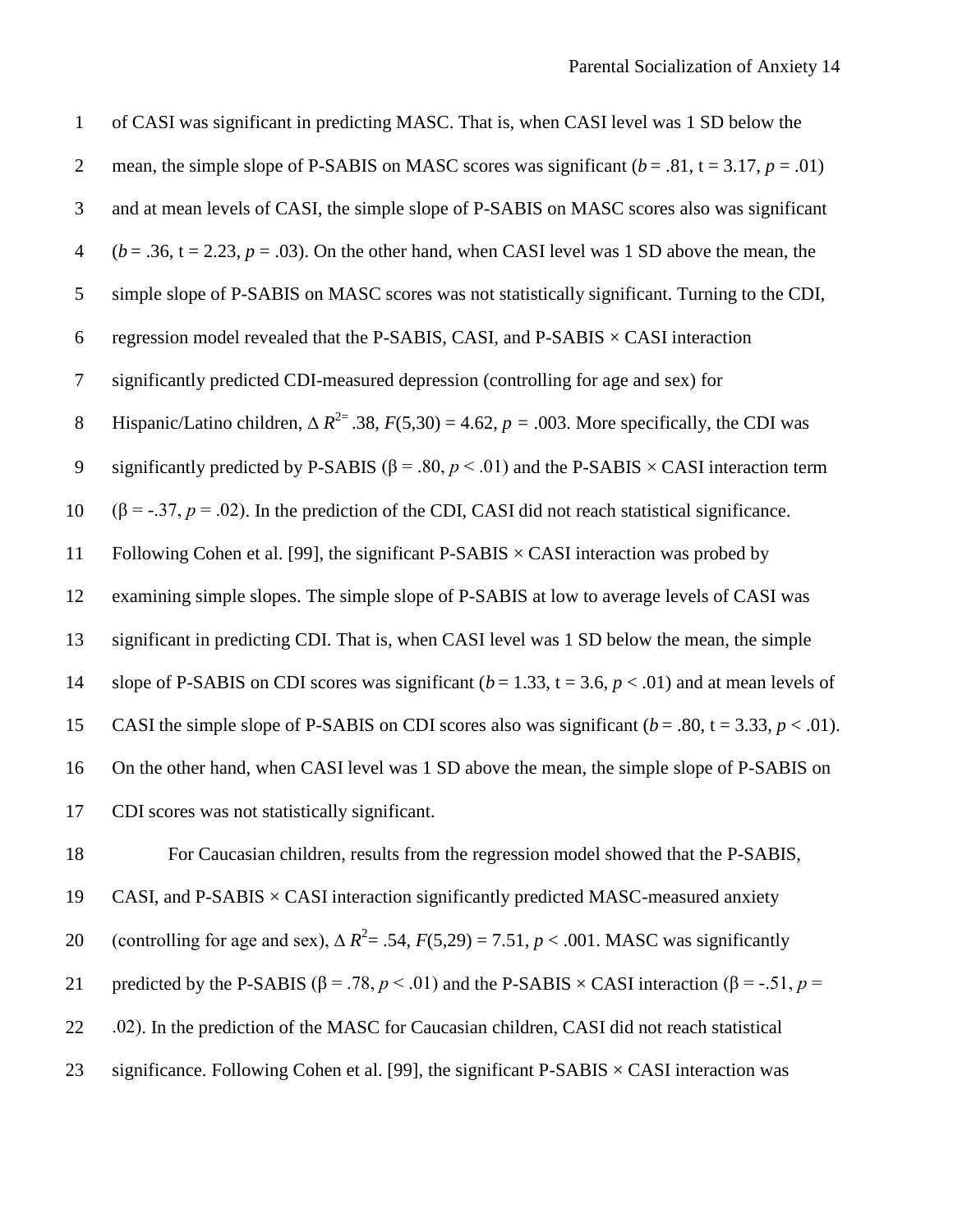| $\mathbf{1}$   | probed by examining simple slopes. The simple slope of P-SABIS at low levels of CASI was                    |
|----------------|-------------------------------------------------------------------------------------------------------------|
| $\mathfrak{2}$ | significant in predicting MASC. That is, when CASI level was 1 SD below the mean, the simple                |
| 3              | slope of P-SABIS on MASC scores was significant ( $b = 1.05$ , $t = 3.89$ , $p < .01$ ) and at mean         |
| $\overline{4}$ | levels of CASI, the simple slope of P-SABIS on MASC scores was also significant ( $b = .78$ , t =           |
| 5              | 3.82, $p < .01$ ). On the other hand, when CASI level was 1 SD above the mean, the simple slope             |
| 6              | of P-SABIS on MASC scores is not statistically significant. Results from the regression model               |
| $\overline{7}$ | focusing on the CDI showed that the P-SABIS, CASI, and P-SABIS $\times$ CASI interaction                    |
| $8\,$          | significantly predicted CDI-measured depression (controlling for age and sex), $\Delta R^2$ = .68,          |
| $\mathbf{9}$   | $F(5,29) = 14.86$ , $p < .001$ .CDI scores were predicted by P-SABIS ( $\beta = .43$ , $p = .01$ ) but CASI |
| 10             | and the P-SABIS $\times$ CASI interaction term did not reach statistical significance.                      |
| 11             | <b>Discussion</b>                                                                                           |
| 12             | Findings extend previous knowledge about the parenting and child anxiety relations and                      |
| 13             | this is the first study to examine and demonstrate variations in the link between parental                  |
| 14             | socialization and child anxiety levels as a function of child anxiety sensitivity. While interplays         |
| 15             | between parenting and child symptoms have been articulated in the literature [100, 101], this               |
| 16             | study reveals new knowledge showing that for children with low anxiety sensitivity levels,                  |
| 17             |                                                                                                             |
|                | anxiety-related parental socialization processes exerted a robust deleterious and concurrent effect         |
| 18             | on child anxiety levels. The effects of anxiety-related parental socialization processes did not            |
| 19             | reach significance in the concurrent prediction of child anxiety for children with high anxiety             |
| 20             | sensitivity levels. Thus, findings provide evidence for individual child-level variations in the            |
| 21             | influence parenting may exert on child anxiety but the pattern of results varied from that posited          |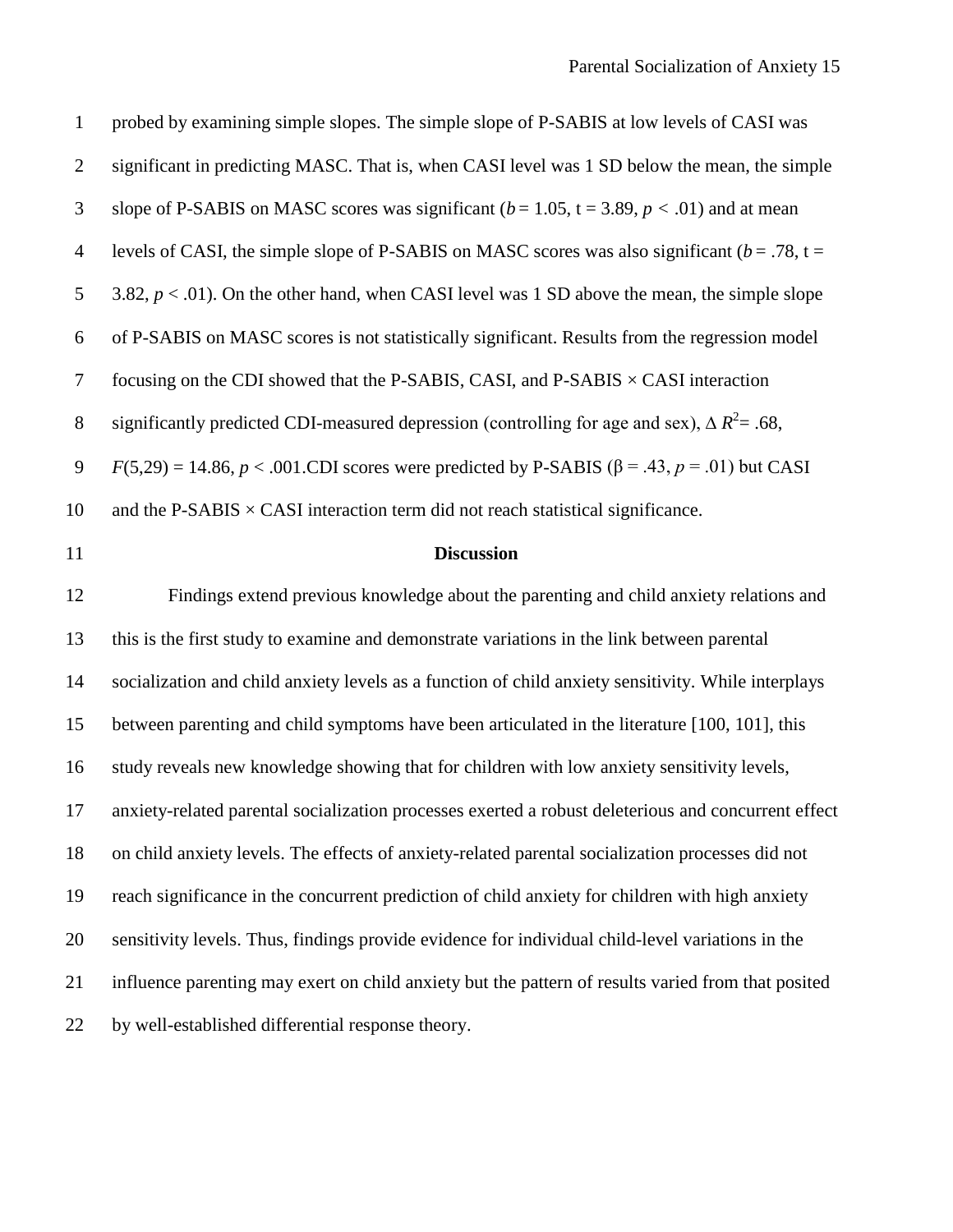Conceptually, diathesis-stress and differential susceptibility theories would predict that children with *high* (not low) anxiety sensitivity would show greater vulnerability to parental socialization behaviors and thus report greater internalizing symptoms; however, our findings did not support this proposition. For our findings, other theoretical explanations may be more useful. That is, from an open systems theory perspective, parental socialization and anxiety sensitivity may represent different paths to a similar or convergent outcome (anxiety symptoms) because of equifinality [\[102,](#page-25-11) [103\]](#page-25-12). Moreover, in the current sample, anxiety sensitivity predicted significantly more anxiety symptoms in Hispanic/Latino children but not in Caucasian children suggesting there may be different pathways to anxiety for some youth compared to others on the basis of culture and/or contexts. Lastly, from an attention theory perspective [\[104,](#page-25-13) [105\]](#page-25-14), parental socialization and anxiety sensitivity may be influencing a common mechanism in the maintenance of anxiety vis-à-vis self-directed attention toward threat as it is the case with anxiety sensitivity ("When I notice that my heart is beating fast, I worry that there might be something wrong with me") or parent-directed attention toward threat as it is the case with parental socialization ("... parents tell you that they worry about you feeling this way"). Thus, we are proposing a synthesis in that our findings might be tapping on a common process (e.g., attention) by which anxiety is maintained (or even exacerbated [\[106\]](#page-25-15)) but activated by distinct paths (parental socialization, anxiety sensitivity). And, perhaps to better understand the reason for these varying paths, future research could examine the activating roles of cultural and contextual settings.

 Turning to child depression levels, this study showed that for children with low anxiety sensitivity levels, anxiety-related parental socialization processes exerted a concurrent effect on their depression. On the other hand, the effects of anxiety-related parental socialization processes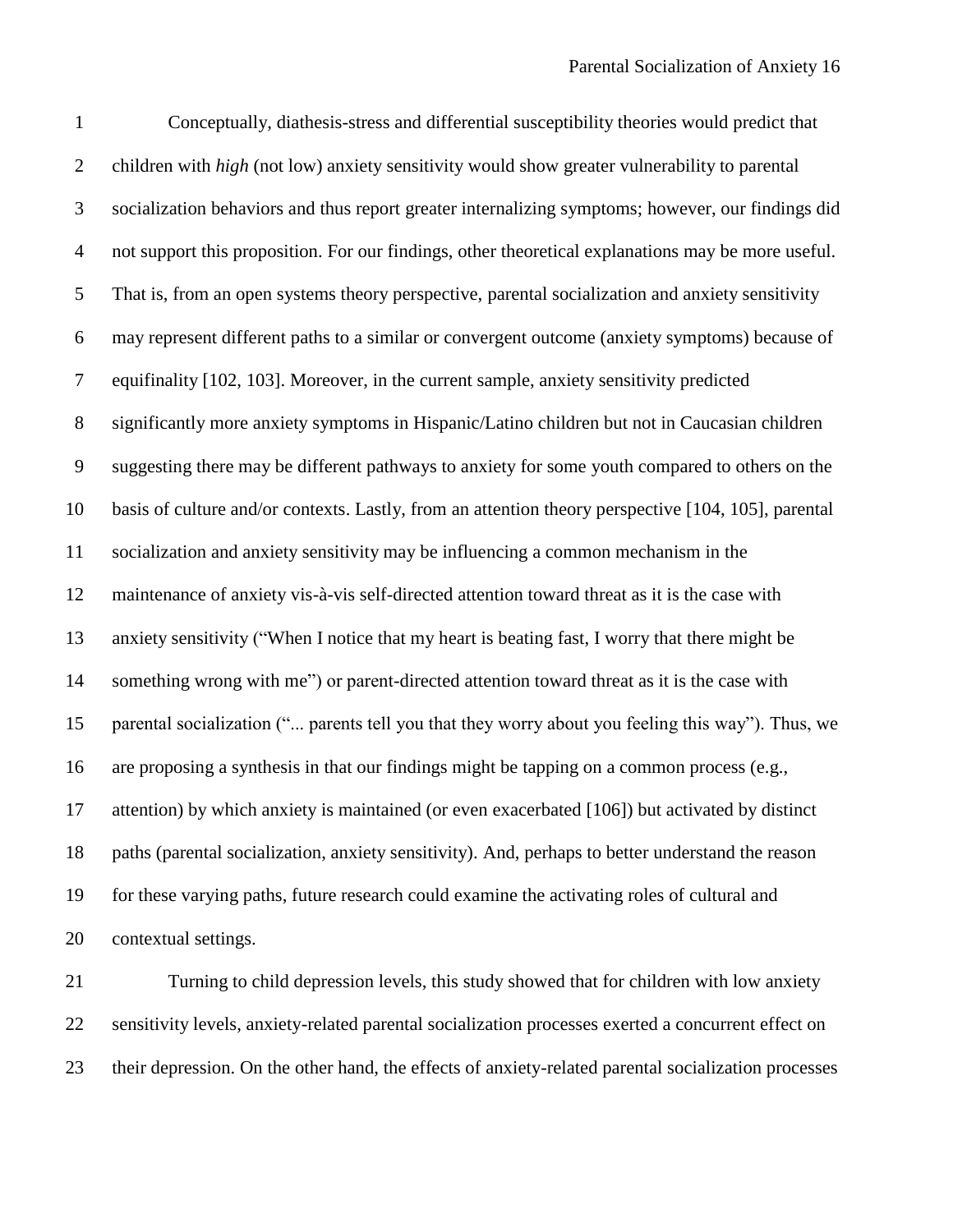did not reach significance in the concurrent prediction of child depression levels for children with high anxiety sensitivity levels. The interaction effect in the regression model reached statistical significance for Hispanic/Latino and approached significance for Caucasian children. We believe that interpreting this effect for Hispanic/Latino children may require a culturally responsive explanation as well. That is, the parental behaviors indexed in this study alleviate (rather than exacerbate) symptoms of depression for Hispanic/Latino children with elevated anxiety sensitivity (this was not the case for Caucasian children in this study). This is possible because what our traditional parenting measure conceptualizes as positive reinforcement of child anxious behaviors also could be defined as *familismo* (a cultural factor implicated as a protective factor in the research literature; [\[107-110\]](#page-25-16)). For example, our measure of parental socialization includes the item "When you experience [*anxiety symptom*], do you get special attention or get to spend special time with your parents?" and the Mexican American Cultural Values Scale (MACVS; [\[111\]](#page-25-17); a measure that includes a *familismo* scale) includes several items that are similar (such as *"*Family provides a sense of security because they will always be there for you"). Thus, Hispanic/Latino children may be interpreting some parental socialization of anxiety items within a schema of *familismo* support (the cultural value emphasizing family closeness and reliance on family members as the primary source of support). These possibilities, however, require careful examination in future research and possibly by using mixed methods. Taken together, we believe our primary findings are robust for several reasons. First, well-established developmental psychopathology and anxiety theory as well as cultural contextual factors relevant to Hispanic/Latino children and families help explain the results [\[8,](#page-20-6) [68,](#page-23-10) [112\]](#page-25-18). Second, the parental socialization and child mental health literature [\[28,](#page-21-6) [113\]](#page-26-0) as well as 23 literature supporting common factors linked to anxiety and depression [\[64,](#page-23-6) [65,](#page-23-7) [114\]](#page-26-1) are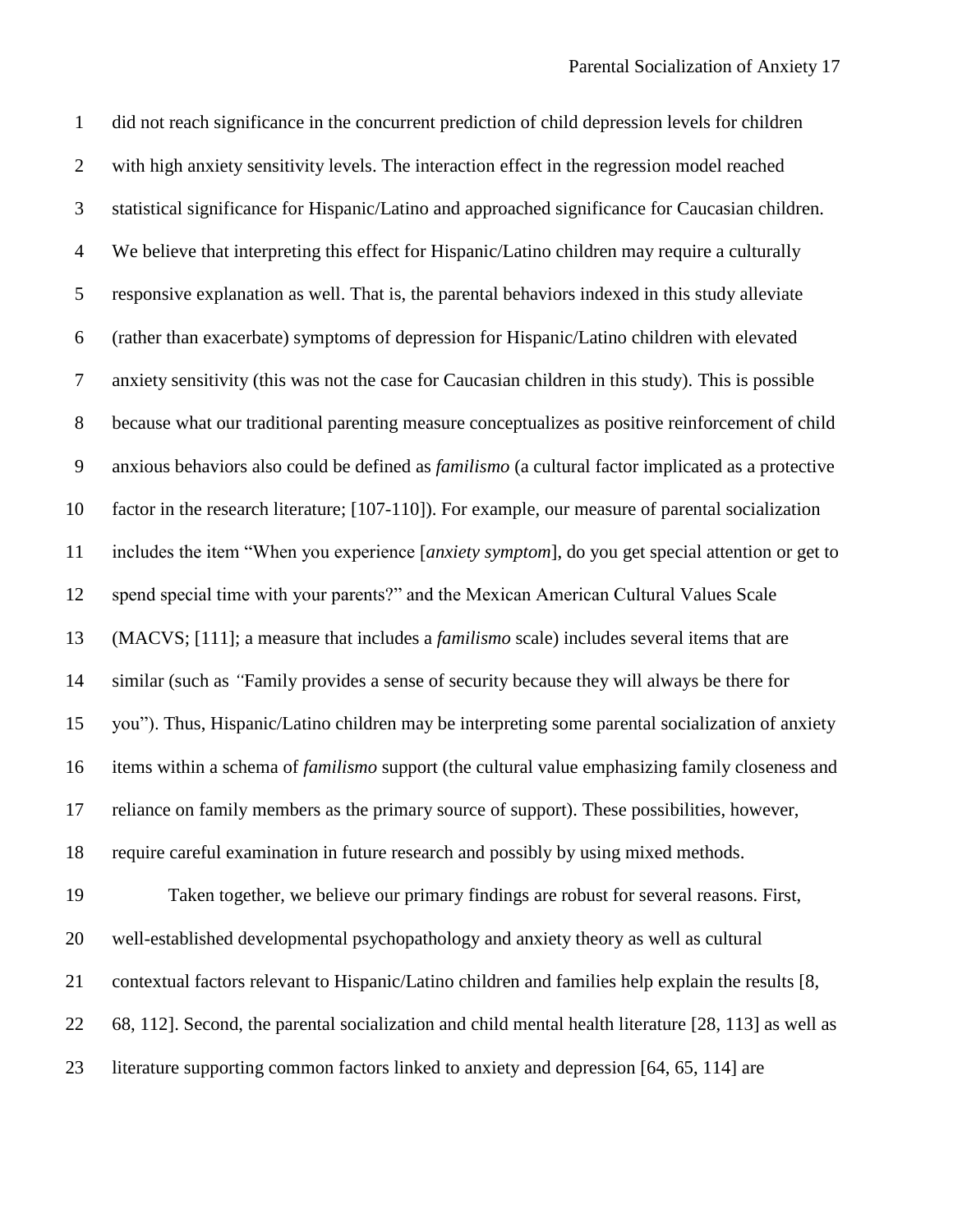| $\mathbf{1}$   | consistent with our results indicating that parenting behaviors predict both these types of child     |
|----------------|-------------------------------------------------------------------------------------------------------|
| $\overline{2}$ | symptoms, although this was true under specific conditions. Third, consistent with past research,     |
| 3              | our study replicated the well-established relations among anxiety sensitivity and anxiety             |
| $\overline{4}$ | symptoms among children [46-49, 114-116]. In terms of implications, it is premature of offer          |
| 5              | recommendations to providers, teachers, or parents. However, if these findings replicate, then it     |
| 6              | would be important to explore the extent to which intervention efforts (e.g., parenting programs)     |
| $\overline{7}$ | aimed at targeting problematic child anxiety might need to be refined. It also would be important     |
| $8\,$          | to establish the need for developing measurement strategies that integrate data relevant to more      |
| 9              | comprehensive child assessments (e.g., sensitivities + parental socialization) to achieve more        |
| 10             | personalized child profiles that are relevant to a presenting problem (e.g., anxiety).                |
| 11             | Several limitations should be noted. First, the sample size for this study likely placed              |
| 12             | restrictions on our ability to detect small effects and statistical significance in our models (e.g., |
| 13             | some of our non-significant p-values ranged from .10 to .17). In addition, data used in the current   |
| 14             | study was cross-sectional and therefore precludes our ability to make conclusions related to          |
| 15             | possible causal associations between parental socialization, anxiety sensitivity, and anxiety and     |
| 16             | related symptoms. However, several significant relations discussed are robust and consistent          |
| 17             | with previous theory and research. Second, our primary findings were based on measures of             |
| 18             | child anxiety sensitivity and parental socialization of anxiety behaviors that might be somewhat      |
| 19             | limited. In fact, data on cross-ethnic measurement invariance is limited in the field of child        |
| 20             | anxiety, although the research published to date indicates that most measures are robust [117-        |
| 21             | 119]. Nonetheless, despite our measures' excellent reliability and validity, future research should   |
| 22             | examine their cross-ethnic (Hispanic/Latino, Caucasian) measurement invariance. For example,          |
| 23             | given their tendency to experience more physiological symptoms of anxiety than their Caucasian        |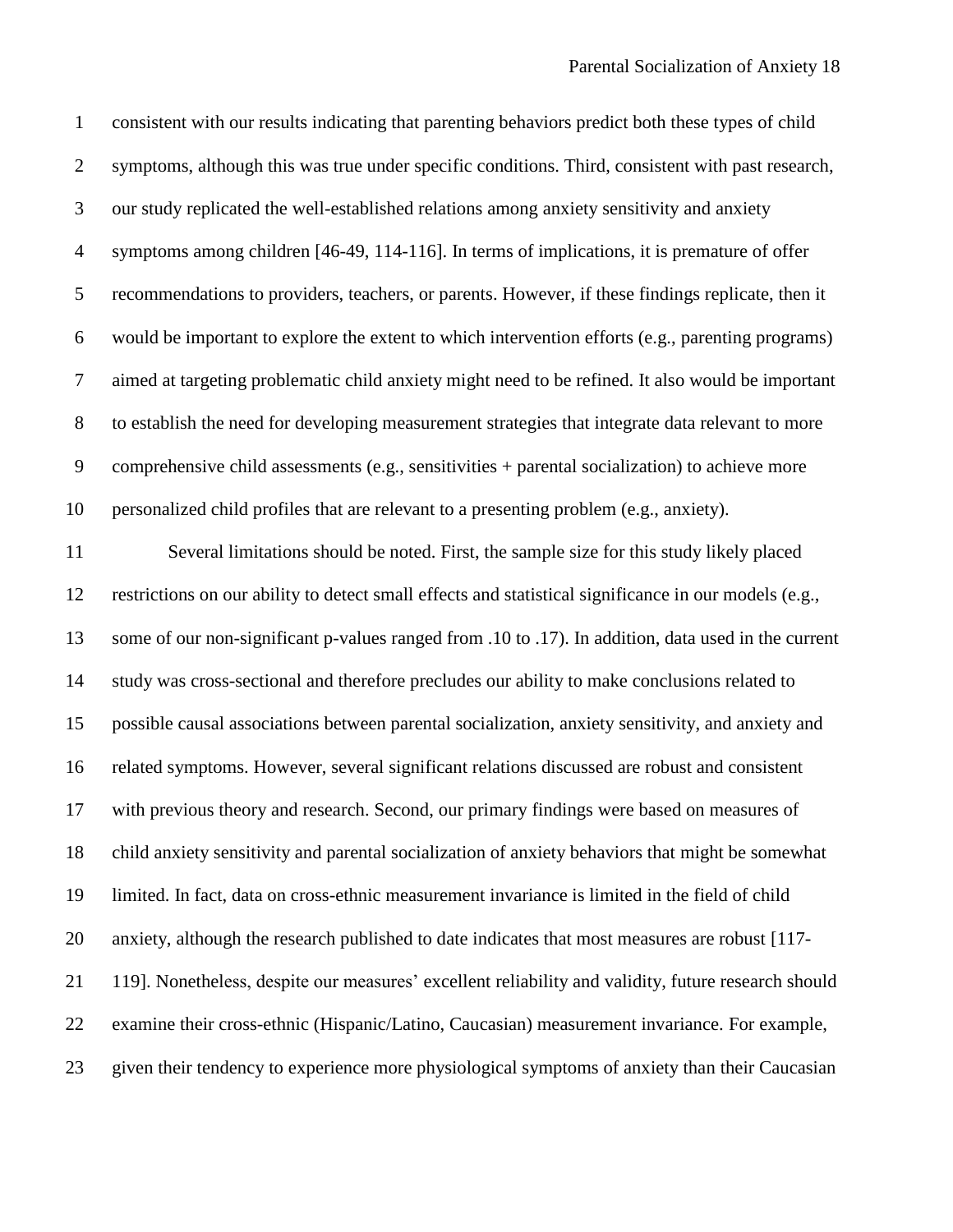counterparts, Hispanic/Latino children may respond differently to items on the Child Anxiety Sensitivity Index [\[120\]](#page-26-3). In addition, the current study relied on child self-report of parental socialization behaviors, as parent report and observational data were not available in the dataset for these secondary analyses. Measuring children's perceptions of parenting behaviors is sensible given that children may be more influenced by their interpretations of parents' actions rather than actual parenting behaviors or the behaviors self-reported by parents [\[121,](#page-26-4) [122\]](#page-26-5). However, there are typically low levels of agreement between parent and child report of parenting behavior [\[122\]](#page-26-5) with youth reporting less positive parenting than caregivers [\[123\]](#page-26-6). Therefore, future research investigating the influence of parental socialization behaviors on child anxiety should incorporate parent report and observational data. Third, the Hispanic/Latino children in our sample were largely Mexican-origin but not necessarily a homogeneous group. As a result, our findings might only generalize to a specific segment of these minority children (e.g., those who adhere less/more to Mexican values, those living near poverty). For this reason, it would be important for future studies to examine whether cultural orientation and/or socioeconomic status may have moderated effects.

#### **Summary**

 This study examined the influence of parental socialization of child anxious behaviors (i.e., reinforcement, punishment, modeling, transmission of information) on child anxiety and related problems (i.e., depression) at varying child sensitivity levels. Data corresponding to 70 clinic-referred children revealed that for children with low (but not high) anxiety sensitivity, anxiety-related parental socialization behaviors were associated with more child anxiety and depression symptoms. Findings also indicated that parental socialization of anxious behaviors and anxiety sensitivity functioned similarly in the prediction of anxiety and depression across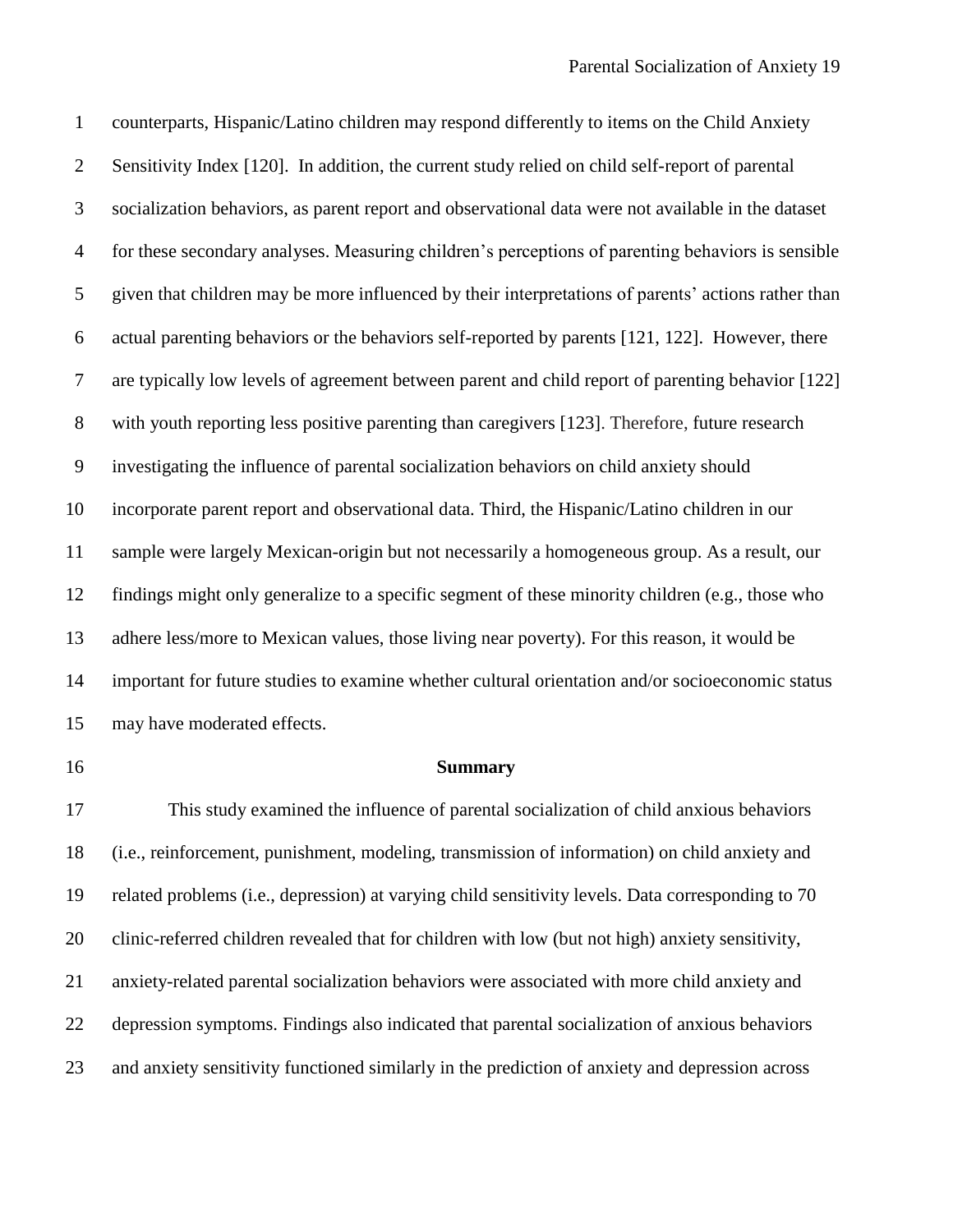| $\mathbf{1}$   | Caucasian and Hispanic/Latino (primarily Mexican-origin children). However, some cross-ethnic  |
|----------------|------------------------------------------------------------------------------------------------|
| $\mathfrak{2}$ | differences emerged such that average anxiety-promoting parenting behaviors were twice as      |
| 3              | prevalent in Hispanic/Latino compared to Caucasians and parental socialization appeared to     |
| $\overline{4}$ | alleviate depression for Hispanic/Latino (but not Caucasian) children with elevated anxiety    |
| 5              | sensitivity levels. Taken together, these findings highlight the importance of carefully       |
| 6              | considering the role of parental socialization of child anxious emotion in the development and |
| $\tau$         | treatment of child anxiety and related disorders.                                              |
| 8              |                                                                                                |
| 9              |                                                                                                |
| 10             |                                                                                                |
| 11             |                                                                                                |
| 12             |                                                                                                |
| 13             |                                                                                                |
| 14             |                                                                                                |
| 15             |                                                                                                |
| 16             |                                                                                                |
| 17             |                                                                                                |
| 18             |                                                                                                |
| 19             |                                                                                                |
| 20             |                                                                                                |
| 21             |                                                                                                |
| $22\,$         |                                                                                                |
| 23             |                                                                                                |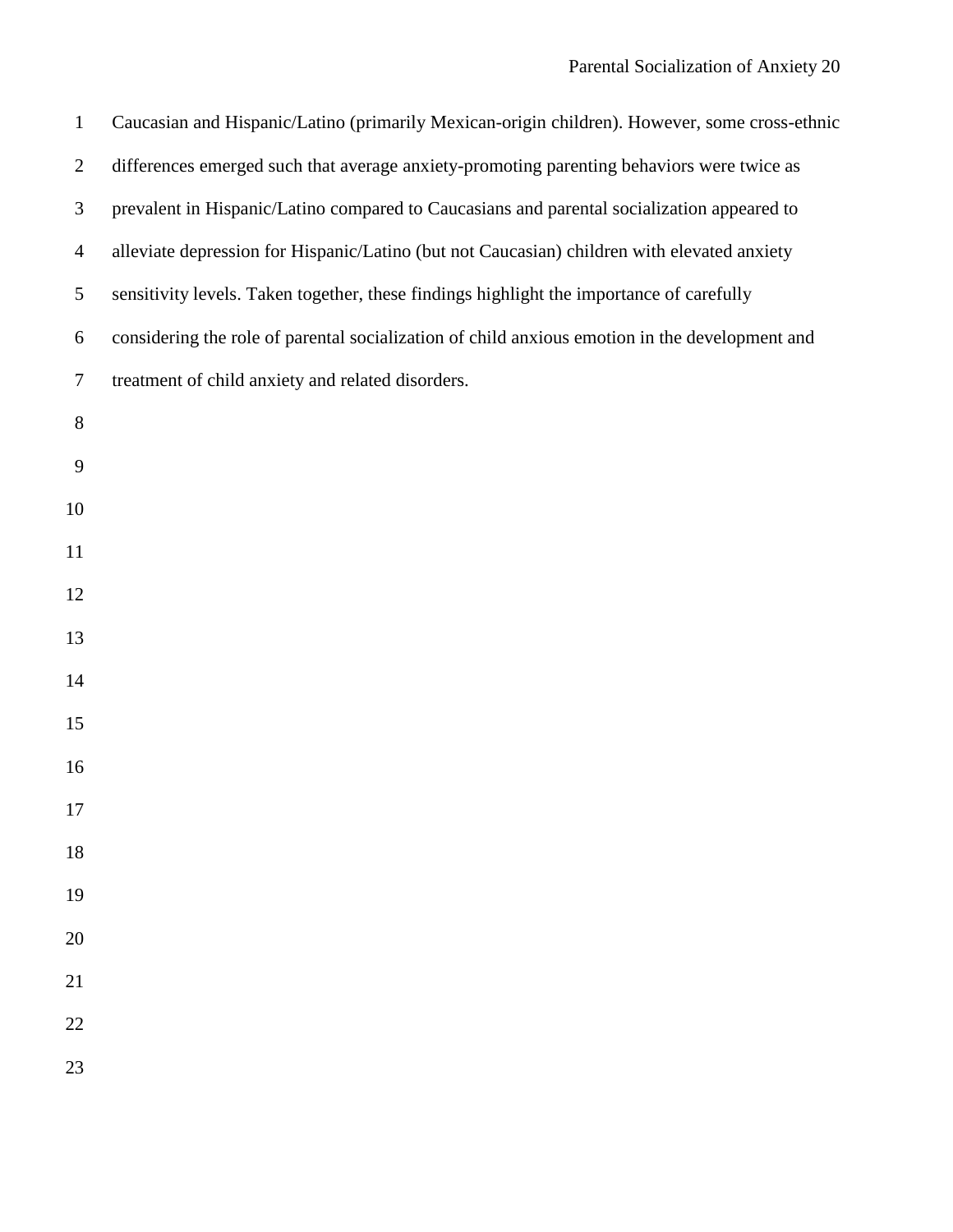<span id="page-20-6"></span><span id="page-20-5"></span><span id="page-20-4"></span><span id="page-20-3"></span><span id="page-20-2"></span><span id="page-20-1"></span><span id="page-20-0"></span>

| $\mathbf{1}$                 |     | <b>References</b>                                                                                                                                                                                                                              |
|------------------------------|-----|------------------------------------------------------------------------------------------------------------------------------------------------------------------------------------------------------------------------------------------------|
| $\overline{2}$<br>3          | 1.  | Chorpita BF, Barlow DH (1998) The development of anxiety: The role of control in the<br>early environment. Psychol Bull 124(1):3-21.                                                                                                           |
| $\overline{4}$<br>5          | 2.  | Craske MG (1999) Anxiety disorders: Psychological approaches to theory and treatment<br>(Westview Press, Boulder, CO) pp 425-xxi, 425.                                                                                                         |
| $\sqrt{6}$<br>$\overline{7}$ | 3.  | Dadds MR, Barrett PM (1996) Family processes in child and adolescent anxiety and<br>depression. Behaviour Change 13(4):231-239.                                                                                                                |
| $8\,$<br>9                   | 4.  | Field AP, Cartwright-Hatton S, Reynolds S, Creswell C (2008) Future directions for child<br>anxiety theory and treatment. Cognition and Emotion 22(3):385-394.                                                                                 |
| 10<br>11                     | 5.  | Fox NA, Henderson HA, Marshall PJ, Nichols KE, Ghera MM (2005) Behavioral<br>Inhibition: Linking Biology and Behavior within a Developmental Framework. Annu                                                                                   |
| 12<br>13<br>14<br>15         | 6.  | Rev Psychol 56:235-262.<br>Krohne HW (1990) Parental childrearing and anxiety development. Health hazards in<br>adolescence., Prevention and intervention in childhood and adolescence, Vol. 8., (Walter<br>De Gruyter, Oxford), pp 115-130.   |
| 16<br>17                     | 7.  | Manassis K, Bradley SJ (1994) The development of childhood anxiety disorders:<br>Toward an integrated model. J Appl Dev Psychol 15(3):345-366.                                                                                                 |
| 18<br>19<br>20               | 8.  | Wood JJ, McLeod BD, Sigman M, Hwang W-C, Chu BC (2003) Parenting and childhood<br>anxiety: Theory, empirical findings, and future directions. Journal of Child Psychology                                                                      |
| 21<br>22                     | 9.  | and Psychiatry 44(1):134-151.<br>Thompson RACadftpoeraaIMWVMRDE, The developmental psychopathology of<br>anxiety (pp. 160-182.). Oxford, UK: Oxford University Press. (2001) Childhood anxiety                                                 |
| 23<br>24<br>25               |     | disorders from the perspective of emotion regulation and attachment. Thompson, R. A.<br>(2001). Childhood anxiety disorders from the perspective of emotion regulation and<br>attachment. In M.W. Vasey & M.R. Dadds (Eds.), The developmental |
| 26<br>27                     |     | psychopathology of anxiety (pp. 160-182.). Oxford, UK: Oxford University Press.), pp<br>160-182.                                                                                                                                               |
| 28<br>29                     | 10. | Rapee RM (2001) The development of generalized anxiety. The developmental<br>psychopathology of anxiety:481-503.                                                                                                                               |
| 30<br>31                     | 11. | Hudson JL, Rapee RM (2001) Parent—child interactions and anxiety disorders: An<br>observational study. Behav Res Ther 39(12):1411-1427.                                                                                                        |
| $32\,$<br>33<br>34           | 12. | Hudson JL, Dodd HF, Lyneham HJ, Bovopoulous N (2011) Temperament and family<br>environment in the development of anxiety disorder: two-year follow-up. J Am Acad<br>Child Adolesc Psychiatry 50(12):1255-1264. e1251.                          |
| 35<br>36                     | 13. | Festa CC, Ginsburg GS (2011) Parental and peer predictors of social anxiety in youth.<br>Child Psychiatry Hum Dev 42(3):291-306.                                                                                                               |
| 37<br>38                     | 14. | Ginsburg GS, Siqueland L, Masia-Warner C, Hedtke KA (2004) Anxiety disorders in<br>children: Family matters. Cognitive and Behavioral Practice 11(1):28-43.                                                                                    |
| 39<br>40<br>41               | 15. | Edwards SL, Rapee RM, Kennedy S (2010) Prediction of anxiety symptoms in<br>preschool-aged children: examination of maternal and paternal perspectives. Journal of<br>Child Psychology and Psychiatry 51(3):313-321.                           |
| 42<br>43                     | 16. | McLeod BD, Weisz JR, Wood JJ (2007) Examining the association between parenting<br>and childhood depression: A meta-analysis. Clin Psychol Rev 27(8):986-1003.                                                                                 |
| 44<br>45                     | 17. | Trentacosta CJ, Shaw DS (2008) Maternal predictors of rejecting parenting and early<br>adolescent antisocial behavior. J Abnorm Child Psychol 36(2):247-259.                                                                                   |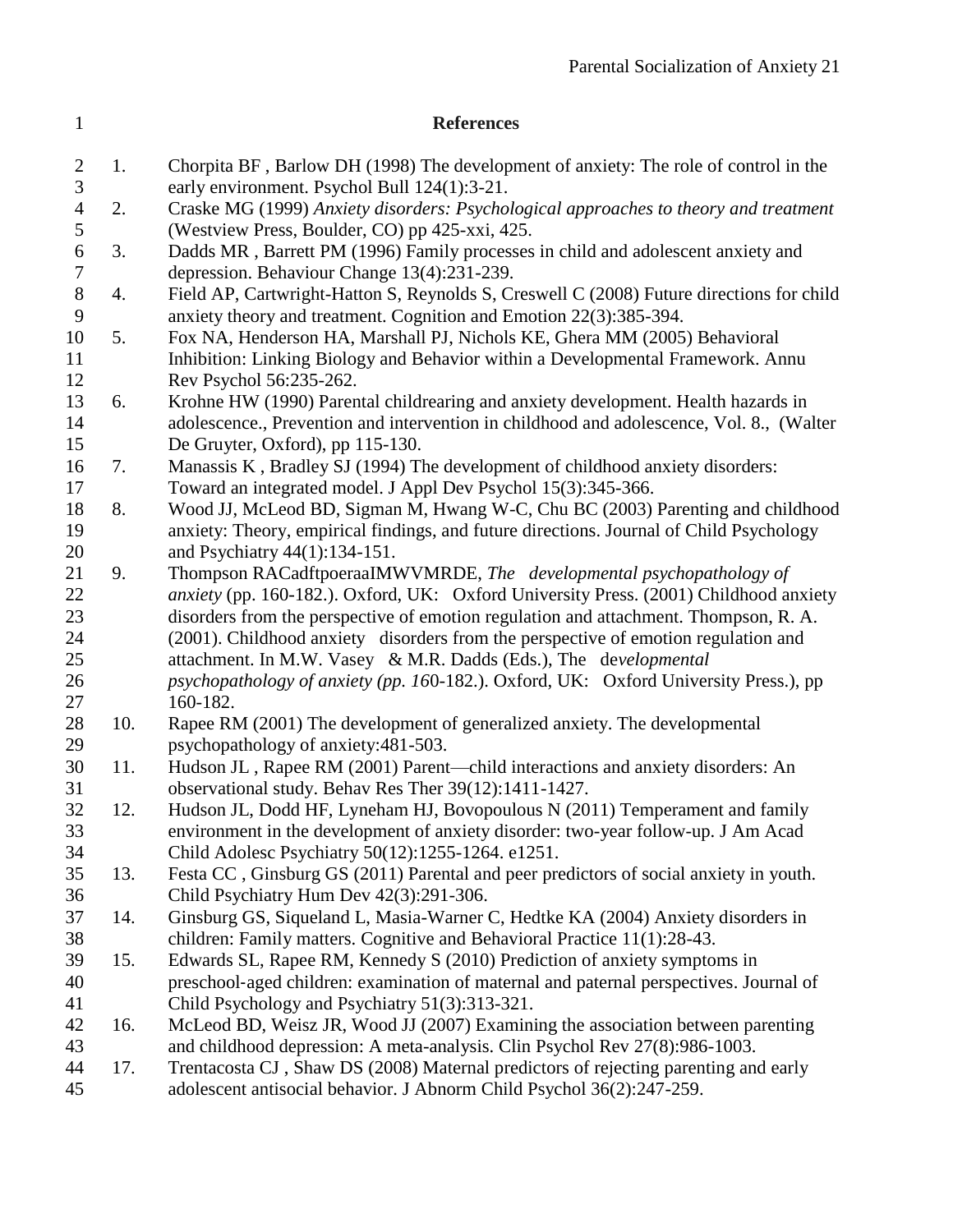<span id="page-21-13"></span><span id="page-21-12"></span><span id="page-21-11"></span><span id="page-21-10"></span><span id="page-21-9"></span><span id="page-21-8"></span><span id="page-21-7"></span><span id="page-21-6"></span><span id="page-21-5"></span><span id="page-21-4"></span><span id="page-21-3"></span><span id="page-21-2"></span><span id="page-21-1"></span><span id="page-21-0"></span>

| $\mathbf{1}$   | 18. | Ginsburg GS, Grover RL, Cord JJ, Ialongo N (2006) Observational measures of                |
|----------------|-----|--------------------------------------------------------------------------------------------|
| $\mathbf{2}$   |     | parenting in anxious and nonanxious mothers: Does type of task matter? J Clin Child        |
| $\mathfrak{Z}$ |     | Adolesc Psychol 35(2):323-328.                                                             |
| $\overline{4}$ | 19. | Barrett PM, Dadds MR, Rapee RM (1996) Family treatment of childhood anxiety: A             |
| 5              |     | controlled trial. J Consult Clin Psychol 64(2):333-342.                                    |
| $\sqrt{6}$     | 20. | Chorpita BF, Albano AM, Barlow DH (1996) Child anxiety sensitivity index:                  |
| $\tau$         |     | Considerations for children with anxiety disorders. J Clin Child Psychol 25(1):77-82.      |
| $8\,$          | 21. | Ginsburg GS, Grover RL, Ialongo N (2004) Parenting Behaviors Among Anxious and             |
| 9              |     | Non-Anxious Mothers: Relation with Concurrent and Long-Term Child Outcomes. Child          |
| 10             |     | Fam Behav Ther 26(4):23-41.                                                                |
| 11             | 22. | Muris P, Merckelbach H (1998) Perceived parental rearing behaviour and anxiety             |
| 12             |     | disorders symptoms in normal children. Pers Individ Dif 25(6):1199-1206.                   |
| 13             | 23. | Rapee R (2001) The development of generalized anxiety. The developmental                   |
| 14             |     | psychopathology of anxiety, ed Dadds MVM (Oxford University Press, Oxford, UK), pp         |
| 15             |     | 481-503.                                                                                   |
| 16             | 24. | Dadds MR, Barrett PM, Rapee RM, Ryan S (1996) Family process and child anxiety and         |
| 17             |     | aggression: an observational analysis. J Abnorm Child Psychol 24(6):715-734.               |
| 18             | 25. | Breinholst S, Esbjørn BH, Reinholdt-Dunne ML, Stallard P (2012) CBT for the treatment      |
| 19             |     | of child anxiety disorders: A review of why parental involvement has not enhanced          |
| 20             |     | outcomes. J Anxiety Disord 26(3):416-424.                                                  |
| 21             | 26. | Beidel DC, Turner SM (1997) At risk for anxiety: I. Psychopathology in the offspring of    |
| 22             |     | anxious parents. J Am Acad Child Adolesc Psychiatry 36(7):918-924.                         |
| 23             | 27. | Bögels SM, Brechman-Toussaint ML (2006) Family issues in child anxiety: Attachment,        |
| 24             |     | family functioning, parental rearing and beliefs. Clin Psychol Rev 26(7):834-856.          |
| 25             | 28. | Fisak B, Jr., Grills-Taquechel AE (2007) Parental modeling, reinforcement, and             |
| 26             |     | information transfer: Risk factors in the development of child anxiety? Clin Child Fam     |
| 27             |     | Psychol Rev 10(3):213-231.                                                                 |
| 28             | 29. | Bandura A (1977) Social Learning Theory (Holt, Rinehart, and Winston, Englewood            |
| 29             |     | Cliffs, NJ).                                                                               |
| 30             | 30. | Bruch MA, Heimberg RG (1994) Differences in perceptions of parental and personal           |
| 31             |     | characteristics between generalized and nongeneralized social phobics. J Anxiety Disord    |
| 32             |     | $8(2):155-168.$                                                                            |
| 33             | 31. | Beidel DC, Turner SM (1998) Shy children, phobic adults: Nature and treatment of           |
| 34             |     | social phobia (American Psychological Association, Washington, DC) pp 324-xiii, 324.       |
| 35             | 32. | Lester KJ, Field AP, Oliver S, Cartwright-Hatton S (2009) Do anxious parents               |
| 36             |     | interpretive biases towards threat extend into their child's environment? Behav Res Ther   |
| 37             |     | 47(2):170-174.                                                                             |
| 38             | 33. | Burstein M, Ginsburg GS (2010) The effect of parental modeling of anxious behaviors        |
| 39             |     | and cognitions in school-aged children: An experimental pilot study. Behav Res Ther        |
| 40             |     | 48(6):506-515.                                                                             |
| 41             | 34. | Muris P, Merckelbach H, Holdrinet I, Sijsenaar M (1998) Treating phobic children:          |
| 42             |     | effects of EMDR versus exposure. J Consult Clin Psychol 66(1):193-198.                     |
| 43             | 35. | Roelofs J, Meesters C, ter Huurne M, Bamelis L, Muris P (2006) On the links between        |
| 44             |     | attachment style, parental rearing behaviors, and internalizing and externalizing problems |
| 45             |     | in non-clinical children. Journal of Child and Family Studies 15(3):319-332.               |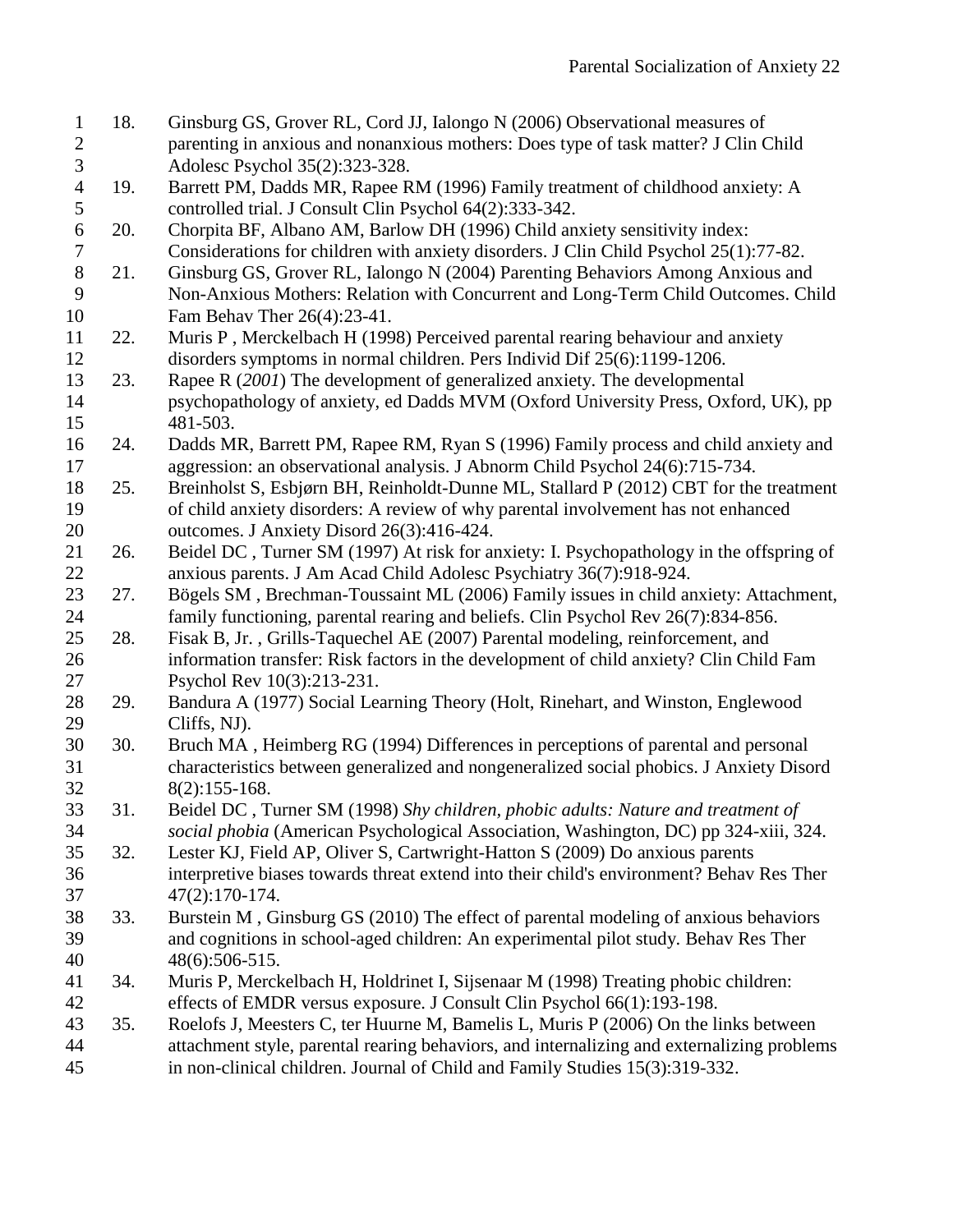<span id="page-22-10"></span><span id="page-22-9"></span><span id="page-22-8"></span><span id="page-22-7"></span><span id="page-22-6"></span><span id="page-22-5"></span><span id="page-22-4"></span><span id="page-22-3"></span><span id="page-22-2"></span><span id="page-22-1"></span><span id="page-22-0"></span>

| $\mathbf{1}$     | 36. | Muris P, Steerneman P, Merckelbach H, Meesters C (1996) The role of parental               |
|------------------|-----|--------------------------------------------------------------------------------------------|
| $\overline{c}$   |     | fearfulness and modeling in children's fear. Behav Res Ther 34(3):265-268.                 |
| $\overline{3}$   | 37. | van Brakel AM, Muris P, Bögels SM, Thomassen C (2006) A multifactorial model for           |
| $\overline{4}$   |     | the etiology of anxiety in non-clinical adolescents: Main and interactive effects of       |
| 5                |     | behavioral inhibition, attachment and parental rearing. Journal of Child and Family        |
| $\boldsymbol{6}$ |     | Studies 15(5):568-578.                                                                     |
| $\overline{7}$   | 38. | Monroe SM, Simons AD (1991) Diathesis-stress theories in the context of life stress        |
| $8\,$            |     | research: implications for the depressive disorders. Psychol Bull 110(3):406.              |
| 9                | 39. | Zuckerman M (1999) Vulnerability to psychopathology: A biosocial model (American           |
| 10               |     | Psychological Association).                                                                |
| 11               | 40. | Belsky J, Hsieh K-H, Crnic K (1998) Mothering, fathering, and infant negativity as         |
| 12               |     | antecedents of boys' externalizing problems and inhibition at age 3 years: Differential    |
| 13               |     | susceptibility to rearing experience? Dev Psychopathol 10(02):301-319.                     |
| 14               | 41. | Bradley RH, Corwyn RF (2008) Infant temperament, parenting, and externalizing              |
| 15               |     | behavior in first grade: A test of the differential susceptibility hypothesis. Journal of  |
| 16               |     | Child Psychology and Psychiatry 49(2):124-131.                                             |
| 17               | 42. | Belsky J, Pluess M (2009) Beyond diathesis stress: differential susceptibility to          |
| 18               |     | environmental influences. Psychol Bull 135(6):885.                                         |
| 19               | 43. | Pluess M, Belsky J (2010) Differential susceptibility to parenting and quality child care. |
| 20               |     | Dev Psychol 46(2):379.                                                                     |
| 21               | 44. | Kiff CJ, Lengua LJ, Bush NR (2011) Temperament variation in sensitivity to parenting:      |
| 22               |     | Predicting changes in depression and anxiety. J Abnorm Child Psychol 39(8):1199-1212.      |
| 23               | 45. | Hastings PD, et al. (2008) Parental socialization, vagal regulation, and preschoolers'     |
| 24               |     | anxious difficulties: Direct mothers and moderated fathers. Child Dev 79(1):45-64.         |
| 25               | 46. | McLaughlin EN, Stewart SH, Taylor S (2007) Childhood Anxiety Sensitivity Index             |
| 26               |     | Factors Predict Unique Variance in DSM-IV Anxiety Disorder Symptoms. Cogn Behav            |
| 27               |     | Ther 36(4):210-219.                                                                        |
| 28               | 47. | Naragon-Gainey K (2010) Meta-analysis of the relations of anxiety sensitivity to the       |
| 29               |     | depressive and anxiety disorders. Psychol Bull 136(1):128.                                 |
| 30               | 48. | Rabian B, Peterson RA, Richters J, Jensen PS (1993) Anxiety sensitivity among anxious      |
| 31               |     | children. J Clin Child Psychol 22(4):441-446.                                              |
| 32               | 49. | Reiss S (1991) Expectancy model of fear, anxiety, and panic. Clin Psychol Rev              |
| 33               |     | $11(2):141-153.$                                                                           |
| 34               | 50. | Reiss S, McNally R (Expectancy model of fear, Reiss S., Bootzin RR, Theoretical issues     |
| 35               |     | in behavior therapy, 1985, 107-121. (Academic Press, New York).                            |
| 36               | 51. | Reiss S, Peterson RA, Gursky DM, McNally RJ (1986) Anxiety sensitivity, anxiety            |
| 37               |     | frequency and the prediction of fearfulness. Behav Res Ther 24(1):1-8.                     |
| 38               | 52. | Muris P, Schmidt H, Merckelbach H, Schouten E (2001) Anxiety sensitivity in                |
| 39               |     | adolescents: factor structure and relationships to trait anxiety and symptoms of anxiety   |
| 40               |     | disorders and depression. Behav Res Ther 39(1):89-100.                                     |
| 41               | 53. | Rodriguez BF, Bruce SE, Pagano ME, Spencer MA, Keller MB (2004) Factor structure           |
| 42               |     | and stability of the Anxiety Sensitivity Index in a longitudinal study of anxiety disorder |
| 43               |     | patients. Behav Res Ther 42(1):79-91.                                                      |
| 44               | 54. | Silverman WK, Fleisig W, Rabian B, Peterson RA (1991) Child Anxiety Sensitivity            |
| 45               |     | Index. J Clin Child Psychol 20(2):162-168.                                                 |
|                  |     |                                                                                            |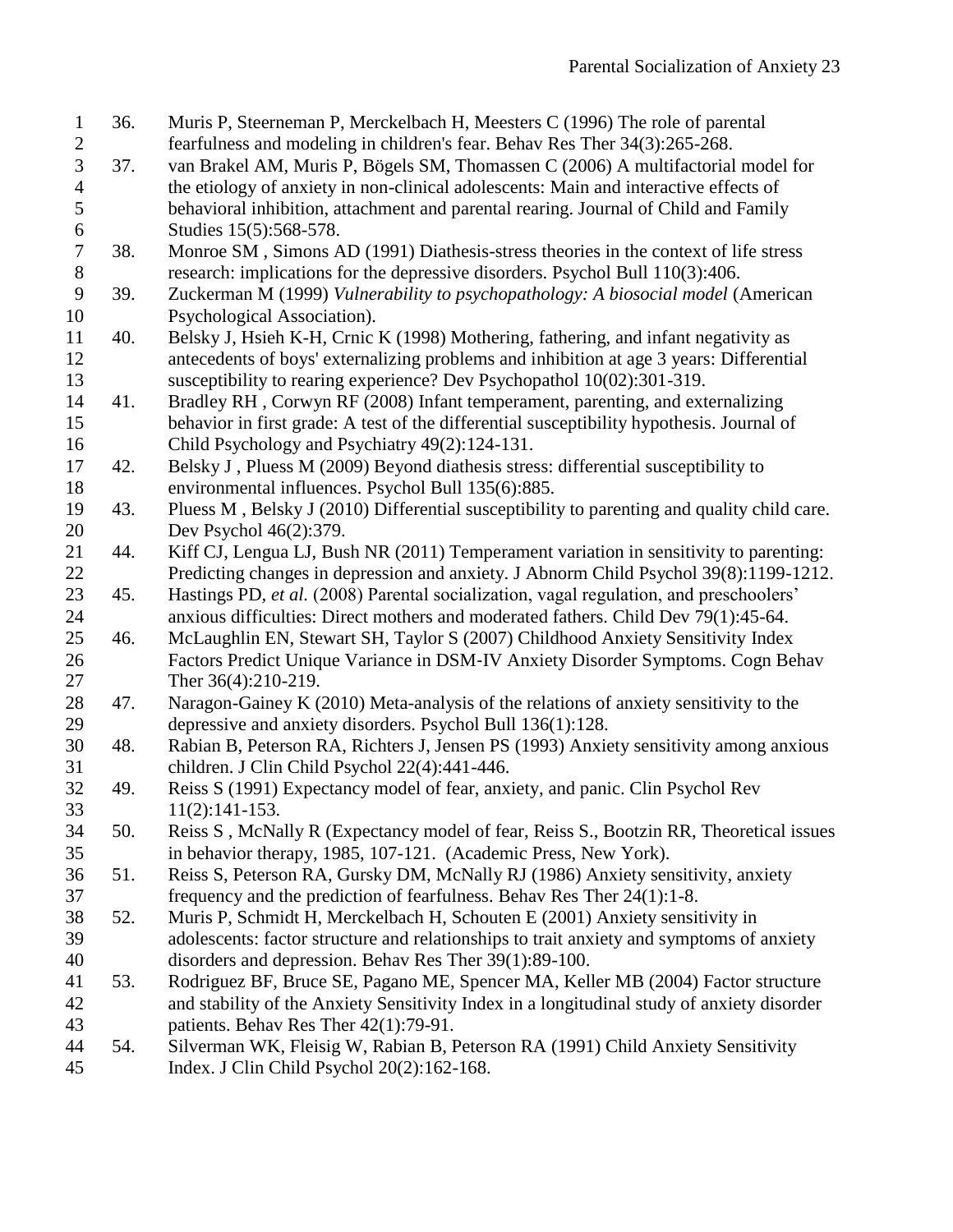- <span id="page-23-0"></span> 55. Weems CF, Hammond-Laurence K, Silverman WK, Ginsburg GS (1998) Testing the utility of the anxiety sensitivity construct in children and adolescents referred for anxiety disorders. J Clin Child Psychol 27(1):69-77.
- <span id="page-23-1"></span> 56. Weems CF, Hammond-Laurence K, Silverman WK, Ferguson C (1997) The relation between anxiety sensitivity and depression in children and adolescents referred for anxiety. Behav Res Ther 35(10):961-966.
- <span id="page-23-2"></span> 57. Taylor S, Koch WJ, Woody S, McLean P (1996) Anxiety sensitivity and depression: how are they related? J Abnorm Psychol 105(3):474.
- <span id="page-23-3"></span> 58. Muris P, Merckelbach H, Meesters C (2001) Learning experiences and anxiety sensitivity in normal adolescents. Journal of Psychopathology and Behavioral Assessment 23(4):279-283.
- <span id="page-23-15"></span> 59. Watt MC, Stewart SH, Cox BJ (1998) A retrospective study of the learning history origins of anxiety sensitivity. Behav Res Ther 36(5):505-525.
- 60. Watt MC , Stewart SH (2000) Anxiety sensitivity mediates the relationships between childhood learning experiences and elevated hypochondriacal concerns in young adulthood. J Psychosom Res 49(2):107-118.
- 61. Muris P , Meesters C (2004) CHILDREN'S SOMATIZATION SYMPTOMS: CORRELATIONS WITH TRAIT ANXIETY, ANXIETY SENSITIVITY, AND LEARNING EXPERIENCES 1. Psychol Rep 94(3c):1269-1275.
- <span id="page-23-4"></span> 62. Budinger MC, Drazdowski TK, Ginsburg GS (2013) Anxiety-promoting parenting behaviors: A comparison of anxious parents with and without social anxiety disorder. 22 Child Psychiatry Hum Dev 44(3):412-418.
- <span id="page-23-5"></span> 63. Teetsel RN, Ginsburg GS, Drake KL (2014) Anxiety-promoting parenting behaviors: A comparison of anxious mothers and fathers. Child Psychiatry Hum Dev 45(2):133-142.
- <span id="page-23-6"></span> 64. Brady EU , Kendall PC (1992) Comorbidity of anxiety and depression in children and adolescents. Psychol Bull 111(2):244-255.
- <span id="page-23-7"></span> 65. Seligman LD , Ollendick TH (1998) Comorbidity of anxiety and depression in children and adolescents: An integrative review. Clin Child Fam Psychol Rev 1(2):125-144.
- <span id="page-23-8"></span> 66. Insel T*, et al.* (2010) Research domain criteria (RDoC): Toward a new classification framework for research on mental disorders. The American Journal of Psychiatry 167(7):748-751.
- <span id="page-23-9"></span> 67. Craske MG (2012) The R-DOC initiative: Science and practice. Depress Anxiety 29(4):253-256.
- <span id="page-23-10"></span> 68. Cole PM , Dennis TA (1998) Variations on a theme: Culture and the meaning of socialization practices and child competence. Psychol Inq 9(4):276-278.
- <span id="page-23-11"></span> 69. Julian TW, McKenry PC, McKelvey MW (1994) Cultural variations in parenting: perceptions of Caucasian, African-American, Hispanic, and Asian-American parents. Family Relations:30-37.
- <span id="page-23-12"></span> 70. Bulcroft RA, Carmody DC, Bulcroft KA (1996) Patterns of parental independence giving to adolescents: Variations by race, age, and gender of child. Journal of Marriage and the Family:866-883.
- <span id="page-23-13"></span> 71. Fuligni AJ (1998) Authority, autonomy, and parent–adolescent conflict and cohesion: A study of adolescents from Mexican, Chinese, Filipino, and European backgrounds. Dev Psychol 34(4):782.
- <span id="page-23-14"></span> 72. Cervantes CA (2002) Explanatory emotion talk in Mexican immigrant and Mexican American families. Hispanic Journal of Behavioral Sciences 24(2):138-163.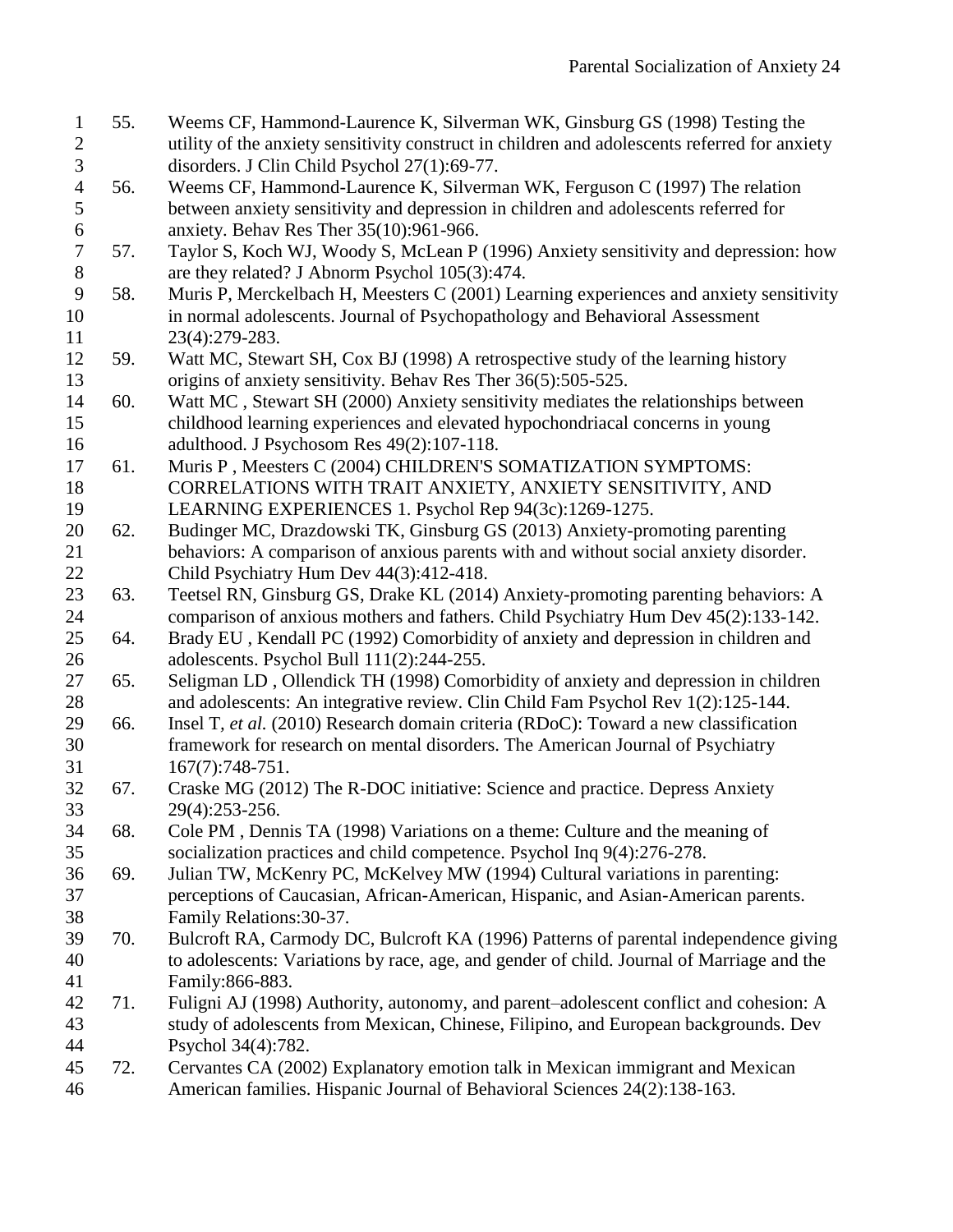- <span id="page-24-0"></span> 73. Knight GP, Virdin LM, Roosa M (1994) Socialization and Family Correlates of Mental Health Outcomes among Hispanic and Anglo American Children: Consideration of Cross‐Ethnic Scalar Equivalence. Child Dev 65(1):212-224.
- <span id="page-24-1"></span> 74. MacPhee D, Fritz J, Miller‐Heyl J (1996) Ethnic variations in personal social networks 5 and parenting. Child Dev 67(6):3278-3295.
- <span id="page-24-2"></span> 75. Varela RE, Sanchez-Sosa JJ, Biggs BK, Luis TM (2009) Parenting strategies and socio- cultural influences in childhood anxiety: Mexican, Latin American descent, and European American families. J Anxiety Disord 23(5):609-616.
- 76. Cole PM , Tan PZ (2007) Emotion socialization from a cultural perspective. Handbook of socialization: Theory and research:516-542.
- 77. Coll CG*, et al.* (1996) An integrative model for the study of developmental competencies in minority children. Child Dev 67(5):1891-1914.
- <span id="page-24-6"></span> 78. Luis TM, Varela RE, Moore KW (2008) Parenting practices and childhood anxiety reporting in Mexican, Mexican American, and European American families. J Anxiety Disord 22(6):1011-1020.
- <span id="page-24-3"></span> 79. Varela RE*, et al.* (2004) Anxiety reporting and culturally associated interpretation biases and cognitive schemas: A comparison of Mexican, Mexican American, and European American families. J Clin Child Adolesc Psychol 33(2):237-247.
- <span id="page-24-4"></span> 80. Escobar JI, Rubio-Stipec, M., Canino, G., Karno, M. (1989) Somatic Symptom Index (SSI): A new and abridged somatization construct. The Journal of Nervous and Mental Disease 177(3):140-146.
- <span id="page-24-5"></span> 81. Koss JD (1990) Somatization and somatic complaint syndromes among Hispanics: Overview and ethnopsychological perspectives. . Transcultural Psychiatry 27(5):5-29.
- <span id="page-24-7"></span> 82. Silverman WA, Anne Marie (1996) *Anxiety Disorders Interview Schedule (ADIS-IV) Child and Parent Interview Schedules - Wendy K. Silverman; Anne Marie Albano - Oxford University Press*.
- <span id="page-24-8"></span> 83. Angold A, Costello E, Farmer EM, Burns BJ, Erkanli A (1999) Impaired but undiagnosed. J Am Acad Child Adolesc Psychiatry 38(2):129-137.
- <span id="page-24-9"></span> 84. Silverman WK, Saavedra LM, Pina AA (2001) Test-retest reliability of anxiety symptoms and diagnoses with the Anxiety Disorders Interview Schedule for DSM-IV: child and parent versions. J Am Acad Child Adolesc Psychiatry 40(8):937-944.
- <span id="page-24-10"></span> 85. March JS, Amaya-Jackson L, Terry R, Costanzo P (1997) Posttraumatic symptomatology in children and adolescents after an industrial fire. J Am Acad Child Adolesc Psychiatry 36(8):1080-1088.
- <span id="page-24-11"></span> 86. March JS, Parker JD, Sullivan K, Stallings P, Conners CK (1997) The Multidimensional Anxiety Scale for Children (MASC): factor structure, reliability, and validity. J Am Acad Child Adolesc Psychiatry 36(4):554-565.
- <span id="page-24-12"></span> 87. Rynn MA*, et al.* (2006) The psychometric properties of the MASC in a pediatric psychiatric sample. J Anxiety Disord 20(2):139-157.
- <span id="page-24-13"></span> 88. Kovacs M (1985) The Children's Depression, Inventory (CDI). Psychopharmacol Bull 21(4):995-998.
- <span id="page-24-14"></span> 89. Smucker MR, Craighead WE, Craighead LW, Green BJ (1986) Normative and reliability data for the Children's Depression Inventory. J Abnorm Child Psychol 14(1):25-39.
- <span id="page-24-15"></span> 90. Reynolds CR , Richmond BO (1979) Factor structure and construct validity of "what I think and feel": The Revised Children's Manifest Anxiety Scale. J Pers Assess 43(3):281-
- 283.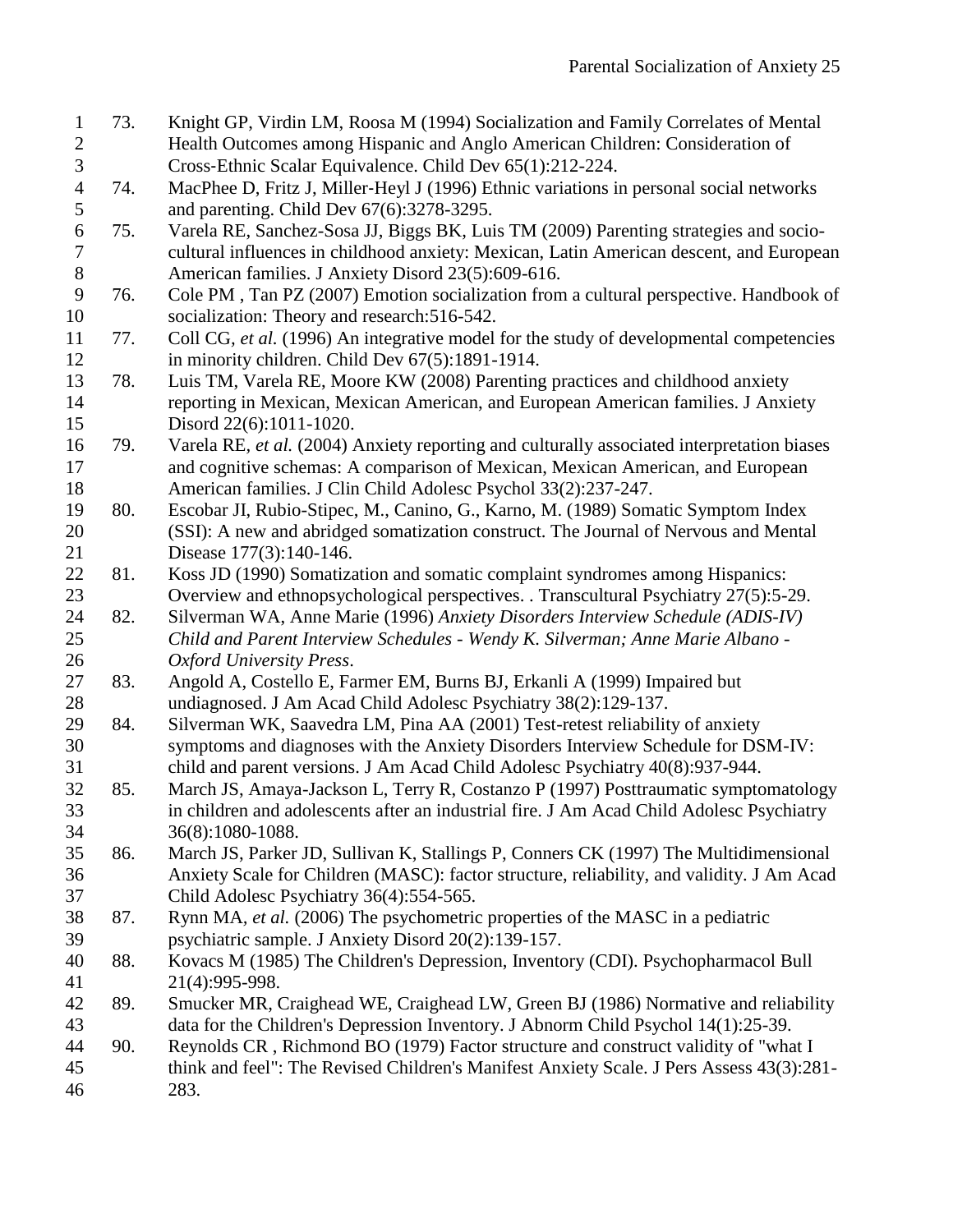<span id="page-25-18"></span><span id="page-25-17"></span><span id="page-25-16"></span><span id="page-25-15"></span><span id="page-25-14"></span><span id="page-25-13"></span><span id="page-25-12"></span><span id="page-25-11"></span><span id="page-25-10"></span><span id="page-25-9"></span><span id="page-25-8"></span><span id="page-25-7"></span><span id="page-25-6"></span><span id="page-25-5"></span><span id="page-25-4"></span><span id="page-25-3"></span><span id="page-25-2"></span><span id="page-25-1"></span><span id="page-25-0"></span>

| $\mathbf{1}$   | 91.  | Ollendick TH (1983) Reliability and validity of the Revised Fear Surgery Schedule for     |
|----------------|------|-------------------------------------------------------------------------------------------|
| $\overline{2}$ |      | Children (FSSC-R). Behav Res Ther 21(6):685-692.                                          |
| $\overline{3}$ | 92.  | Alvarez de Lugo CI (2005) Children's learning of anxiety sensitivity: a preliminary study |
| $\overline{4}$ |      | using a sample of youths referred for anxiety disorders.                                  |
| 5              | 93.  | Ehlers A (1993) Somatic symptoms and panic attacks: A retrospective study of learning     |
| 6              |      | experiences. Behav Res Ther 31(3):269-278.                                                |
| $\tau$         | 94.  | Ronan KR, Kendall PC, Rowe M (1994) Negative affectivity in children: Development         |
| $8\,$          |      | and validation of a self-statement questionnaire. Cognit Ther Res 18(6):509-528.          |
| 9              | 95.  | Laurent J, Catanzaro SJ, Joiner TE (2004) Development and preliminary validation of the   |
| 10             |      | Physiological Hyperarousal Scale for Children. Psychol Assess 16(4):373-380.              |
| 11             | 96.  | Laurent J, et al. (1999) A measure of positive and negative affect for children: scale    |
| 12             |      | development and preliminary validation. Psychol Assess 11(3):326.                         |
| 13             | 97.  | West SG, Finch JF, Curran PJ (1995) Structural equation models with nonnormal             |
| 14             |      | variables: Problems and remedies.                                                         |
| 15             | 98.  | Anonymous (2011) IBM SPSS Statistics for Windows, Version 20.0 (IBM Corp.,                |
| 16             |      | Armonk, NY).                                                                              |
| 17             | 99.  | Cohen J, Cohen P, West SG, Aiken LS (2013) Applied multiple regression/correlation        |
| 18             |      | analysis for the behavioral sciences (Routledge).                                         |
| 19             | 100. | Ginsburg GS, Schlossberg MC (2002) Family-based treatment of childhood anxiety            |
| 20             |      | disorders. International Review of Psychiatry 14(2):143-154.                              |
| 21             | 101. | Ginsburg GS (2004) Anxiety prevention programs for youth: Practical and theoretical       |
| 22             |      | considerations. Clinical Psychology: Science and Practice 11(4):430-434.                  |
| 23             | 102. | Bertalanffy Lv (1968) General system theory: Foundations, development, applications       |
| 24             |      | (Braziller. New York).                                                                    |
| 25             | 103. | Cicchetti D, Rogosch FA (1996) Equifinality and multifinality in developmental            |
| 26             |      | psychopathology. Dev Psychopathol 8(04):597-600.                                          |
| 27             | 104. | Roy AK, et al. (2008) Attention bias toward threat in pediatric anxiety disorders. J Am   |
| 28             |      | Acad Child Adolesc Psychiatry 47(10):1189-1196.                                           |
| 29             | 105. | Waters AM, Henry J, Mogg K, Bradley BP, Pine DS (2010) Attentional bias towards           |
| 30             |      | angry faces in childhood anxiety disorders. J Behav Ther Exp Psychiatry 41(2):158-164.    |
| 31             | 106. | Barlow DH (2000) Unraveling the mysteries of anxiety and its disorders from the           |
| 32             |      | perspective of emotion theory. Am Psychol 55(11):1247-1263.                               |
| 33             | 107. | Ayón C, Marsiglia FF, Bermudez-Parsai M (2010) Latino family mental health:               |
| 34             |      | Exploring the role of discrimination and familismo. J Community Psychol 38(6):742-756.    |
| 35             | 108. | Gamble WC, Modry-Mandell K (2008) Family relations and the adjustment of young            |
| 36             |      | children of Mexican descent: Do family cultural values moderate these associations?       |
| 37             |      | Social Development 17(2):358-379.                                                         |
| 38             | 109. | Germán M, Gonzales NA, Dumka L (2009) Familism values as a protective factor for          |
| 39             |      | Mexican-origin adolescents exposed to deviant peers. The Journal of Early Adolescence     |
| 40             |      | $29(1):16-42.$                                                                            |
| 41             | 110. | Morcillo C, et al. (2011) Parental familism and antisocial behaviors: Development,        |
| 42             |      | gender, and potential mechanisms. J Am Acad Child Adolesc Psychiatry 50(5):471-479.       |
| 43             | 111. | Knight GP, et al. (2010) The Mexican American Cultural Values Scale for adolescents       |
| 44             |      | and adults. The Journal of Early Adolescence 30(3):444-481.                               |
| 45             | 112. | Sroufe LA, Rutter M (1984) The domain of developmental psychopathology. Child             |
| 46             |      | Dev:17-29.                                                                                |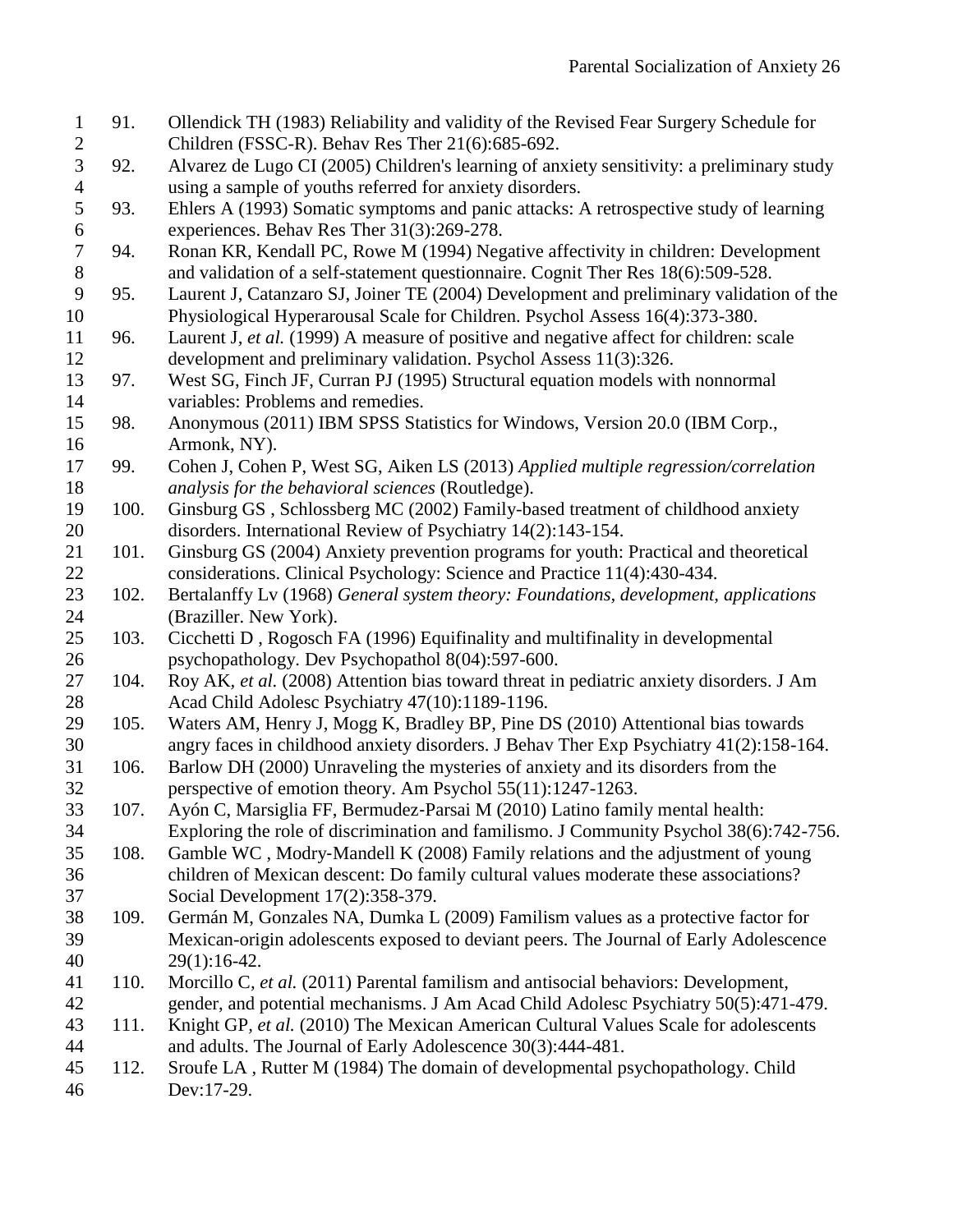<span id="page-26-3"></span><span id="page-26-2"></span><span id="page-26-1"></span><span id="page-26-0"></span>

| $\mathbf{1}$     | 113. | Rapee RM (2002) The development and modification of temperamental risk for anxiety                                                                                     |
|------------------|------|------------------------------------------------------------------------------------------------------------------------------------------------------------------------|
| $\sqrt{2}$<br>3  | 114. | disorders: prevention of a lifetime of anxiety? Biol Psychiatry 52(10):947-957.<br>Chorpita BF, Albano AM, Barlow DH (1998) The structure of negative emotions in a    |
| $\overline{4}$   |      | clinical sample of children and adolescents. J Abnorm Psychol 107(1):74.                                                                                               |
| 5                | 115. | Silverman WK, Weems CF (1999) Anxiety sensitivity in children. Anxiety sensitivity:                                                                                    |
| 6                |      | Theory, research, and treatment of the fear of anxiety., The LEA series in personality and                                                                             |
| $\boldsymbol{7}$ |      | clinical psychology., (Lawrence Erlbaum Associates Publishers, Mahwah, NJ), pp 239-                                                                                    |
| $8\,$            |      | 268.                                                                                                                                                                   |
| 9                | 116. | Laurent J, Schmidt NB, Catanzaro SJ, Joiner Jr TE, Kelley AM (1998) Factor structure of                                                                                |
| 10               |      | a measure of anxiety sensitivity in children. J Anxiety Disord 12(4):307-331.                                                                                          |
| 11               | 117. | Pina AA, Gonzales NA, Holly LE, Zerr AA, Wynne H (2013) Toward evidence-based                                                                                          |
| 12               |      | assessment of ethnic minority youth. Diagnostic and Behavioral Assessment in Children                                                                                  |
| 13               |      | and Adolescents: A Clinical Guide, ed B. D. McLeod AJ-D, & T. Ollendick (Guilford,                                                                                     |
| 14               |      | New York), pp 348-376.                                                                                                                                                 |
| 15               | 118. | Holly LE, Little M, Pina AA, Caterino LC (2014) Assessment of anxiety symptoms in                                                                                      |
| 16               |      | school children: a cross-sex and ethnic examination. J Abnorm Child Psychol: 1-13.                                                                                     |
| 17<br>18         | 119. | Varela RE, Sanchez-Sosa JJ, Biggs BK, Luis TM (2008) Anxiety symptoms and fears in<br>Hispanic and European American children: cross-cultural measurement equivalence. |
| 19               |      | Journal of Psychopathology and Behavioral Assessment 30(2):132-145.                                                                                                    |
| 20               | 120. | Pina AA, Silverman WK (2004) Clinical phenomenology, somatic symptoms, and                                                                                             |
| 21               |      | distress in Hispanic/Latino and European American youths with anxiety disorders. J Clin                                                                                |
| 22               |      | Child Adolesc Psychol 33(2):227-236.                                                                                                                                   |
| 23               | 121. | Demo DH, Small SA, Savin-Williams RC (1987) Family relations and the self-esteem of                                                                                    |
| 24               |      | adolescents and their parents. Journal of Marriage and the Family: 705-715.                                                                                            |
| 25               | 122. | Tein J-Y, Roosa MW, Michaels M (1994) Agreement between parent and child reports                                                                                       |
| 26               |      | on parental behaviors. Journal of Marriage and the Family: 341-355.                                                                                                    |
| 27               | 123. | Bögels SM, Melick Mv (2004) The relationship between child-report, parent self-report,                                                                                 |
| 28               |      | and partner report of perceived parental rearing behaviors and anxiety in children and                                                                                 |
| 29               |      | parents. Pers Individ Dif 37(8):1583-1596.                                                                                                                             |
| 30               |      |                                                                                                                                                                        |
| 31               |      |                                                                                                                                                                        |
| 32               |      |                                                                                                                                                                        |
|                  |      |                                                                                                                                                                        |
| 33               |      |                                                                                                                                                                        |
| 34               |      |                                                                                                                                                                        |
| 35               |      |                                                                                                                                                                        |
| 36               |      |                                                                                                                                                                        |
| 37               |      |                                                                                                                                                                        |

- <span id="page-26-6"></span><span id="page-26-5"></span><span id="page-26-4"></span>
- 
- 
- 
-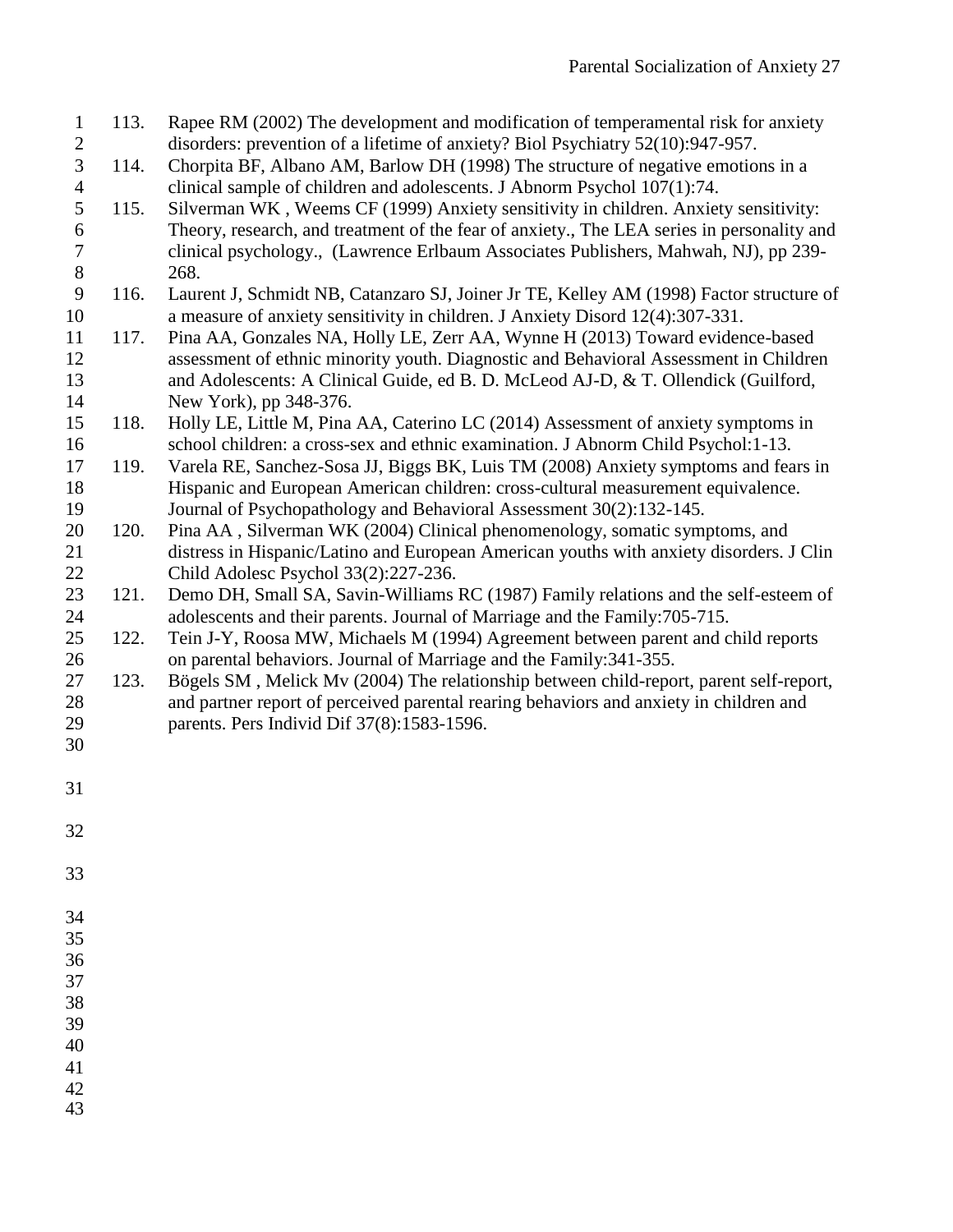# 1 Table 1

|                | <b>Total Sample</b> | Hispanic/Latino             | Caucasian                   |
|----------------|---------------------|-----------------------------|-----------------------------|
|                | M(SD)               | M(SD)                       | M(SD)                       |
| <b>P-SABIS</b> | 24.76 (31.18)       | $33.54(35.01)$ <sub>a</sub> | $15.46(23.67)$ <sub>a</sub> |
| <b>CASI</b>    | 27.33 (8.06)        | 28.08 (8.37)                | 26.53(7.76)                 |
| <b>MASC</b>    | 49.14 (20.45)       | 48.83 (22.93)               | 49.47 (17.79)               |
| CDI            | 9.80(7.94)          | 11.33(7.19)                 | 8.18 (8.47)                 |

# 2 *Means and Standard Deviations for Child Clinical Characteristics*

*Note.* P-SABIS= Parental Socialization of Anxious Behaviors Interview

Schedule; CASI= Childhood Anxiety Sensitivity Index; MASC=

Multidimensional Anxiety Scale for Children, CDI= Children's Depression

Inventory. Means sharing the same subscripts are statistically different from each

other,  $p < .05$ .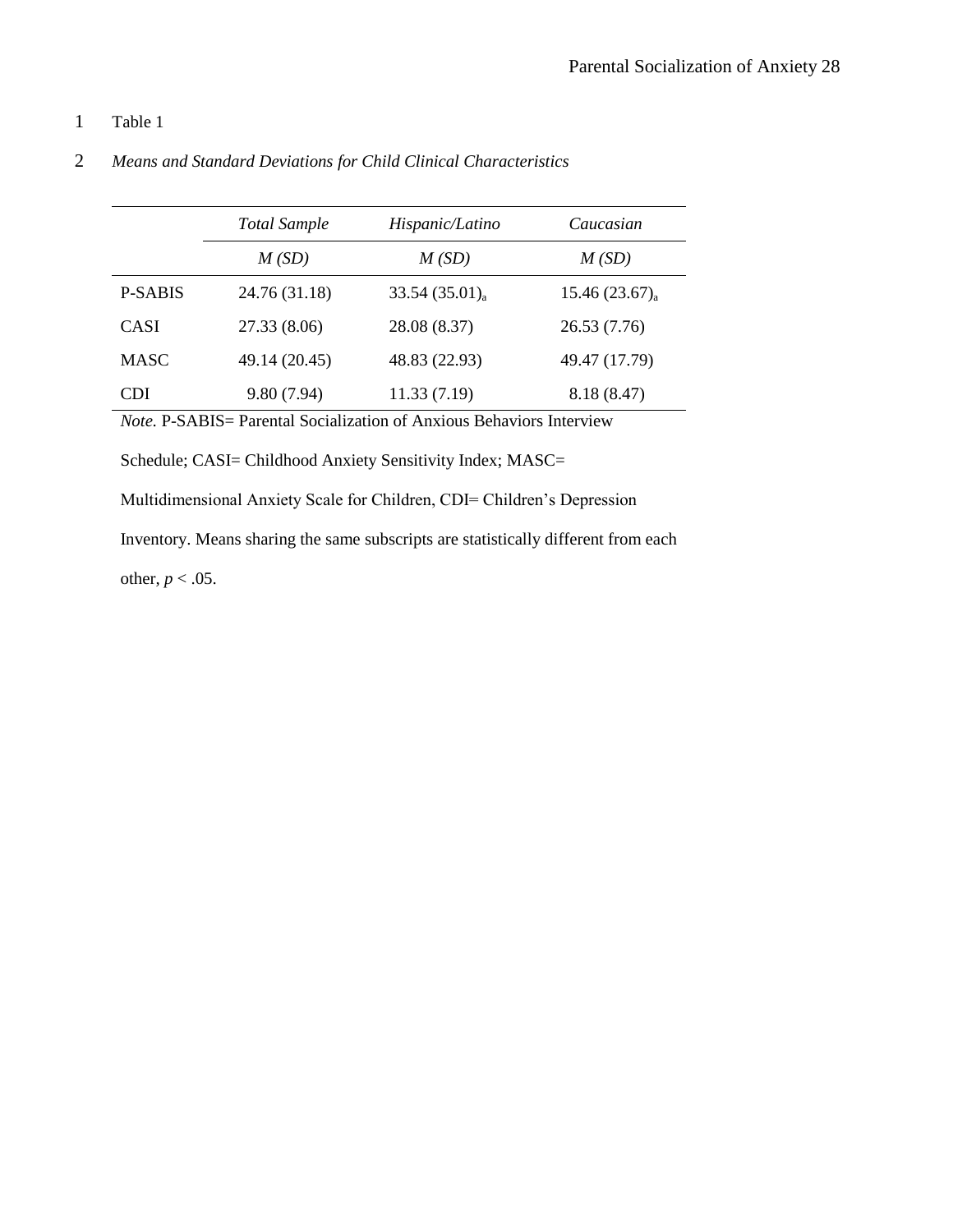Table 2

|            |         | $\mathcal{D}_{\mathcal{A}}$ | 3       | 4       |  |
|------------|---------|-----------------------------|---------|---------|--|
| 1. P-SABIS | ---     | $.73**$                     | $.67**$ | $.80**$ |  |
| 2. CASI    | $.79**$ | ---                         | $.57**$ | $.76**$ |  |
| 3. MASC    | $.72**$ | $.80**$                     | ---     | $.48**$ |  |
| 4. CDI     | .48**   | .33                         | .49**   | ---     |  |

*Intercorrelations among Child Clinical Characteristics*

*Note*. Correlations for Caucasian youth are above the diagonal ( $N = 34$ ).

Correlations for Hispanic/Latino youth are below the diagonal  $(N = 36)$ . P-SABIS= Parental Socialization of Anxious Behaviors Interview Schedule; CASI=

Childhood Anxiety Sensitivity Index; MASC= Multidimensional Anxiety Scale for

Children, CDI= Children's Depression Inventory.

\*\* *p* < .01; \* *p* < .05